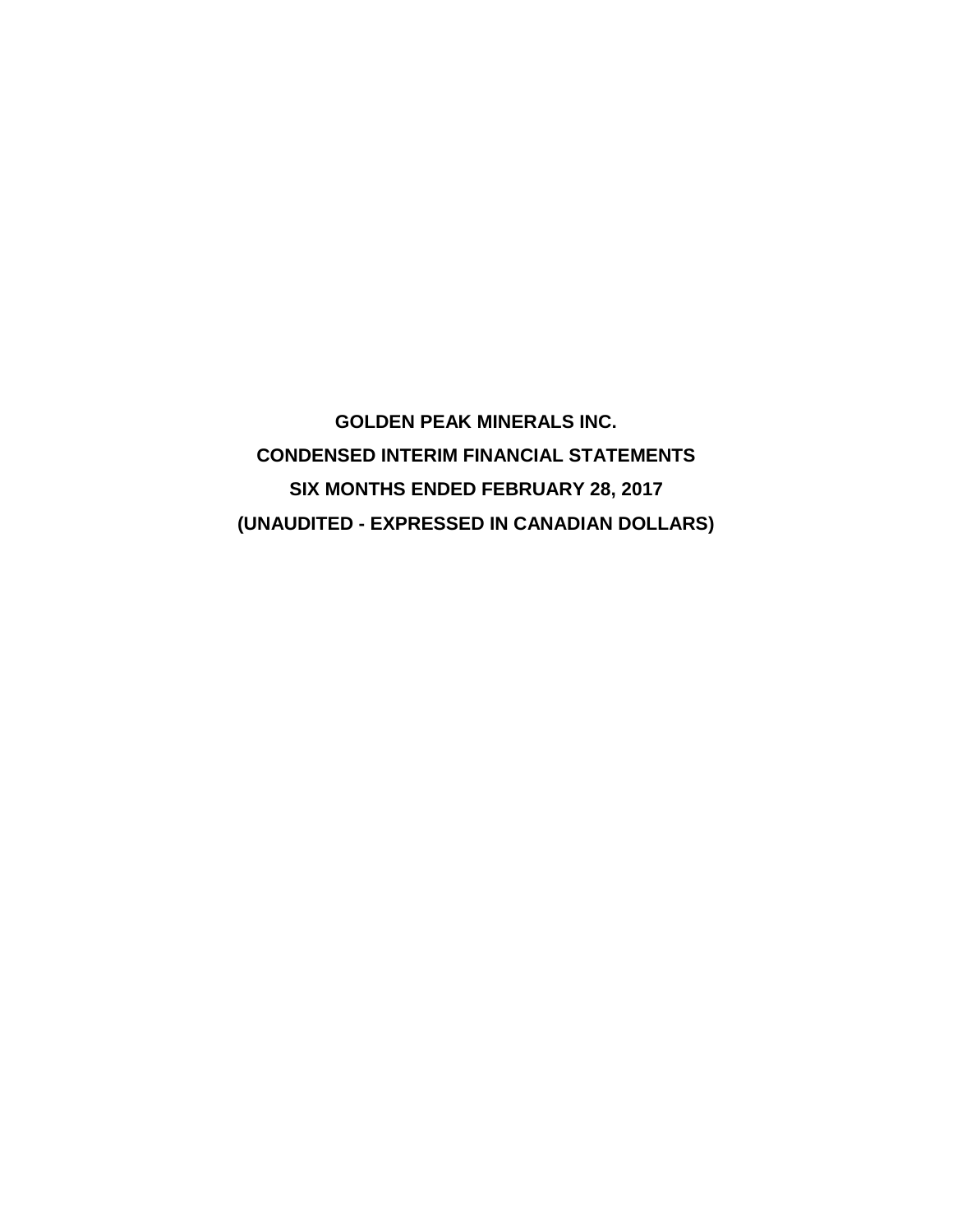# **NOTICE OF NO AUDITOR REVIEW OF CONDENSED INTERIM FINANCIAL STATEMENTS**

Under National Instrument 51-102, Part 4, subsection 4.3(3) (a), if an auditor has not performed a review of the condensed interim financial statements they must be accompanied by a notice indicating that the condensed interim financial statements have not been reviewed by an auditor.

The accompanying unaudited condensed interim financial statements of the Company have been prepared by and are the responsibility of the Company's management.

The Company's independent auditor has not performed a review of these condensed interim financial statements in accordance with standards established by the Canadian Institute of Chartered Accountants for a review of condensed interim financial statements by an entity's auditor.

April 26, 2017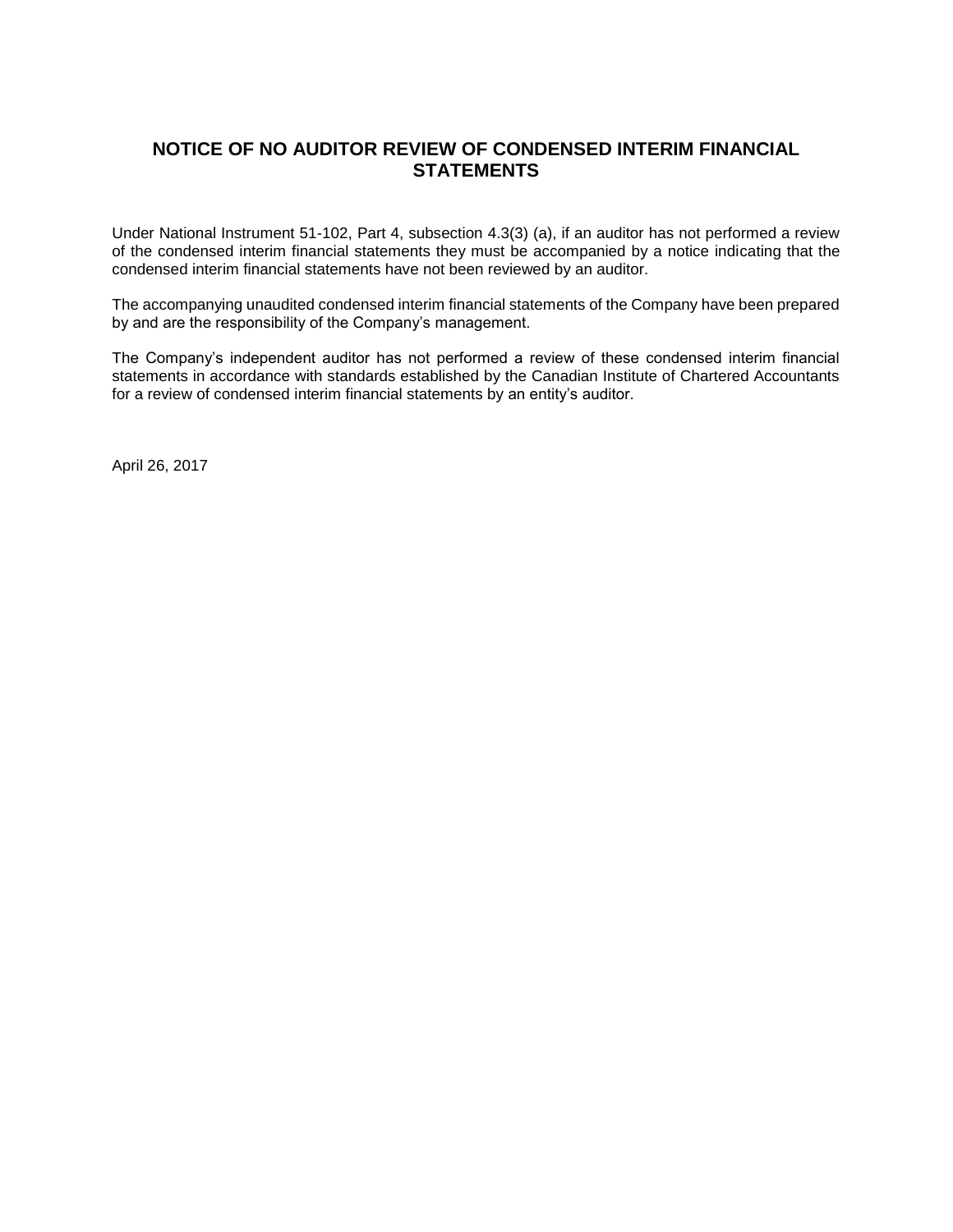### **GOLDEN PEAK MINERALS INC. Condensed Interim Statements of Financial Position (Unaudited - Expressed in Canadian Dollars)**

|                                                   | February 28,<br>2017 | October 31,<br>2016 |
|---------------------------------------------------|----------------------|---------------------|
| <b>ASSETS</b>                                     |                      |                     |
| Current                                           |                      |                     |
| Cash                                              | \$<br>893,221        | \$<br>170           |
| <b>GST</b> receivable                             | 67,594               | 6,859               |
| Prepaid expenses                                  | 112,662              |                     |
|                                                   | 1,073,477            | 7,029               |
| Prepaid expenses                                  | 104,646              |                     |
| Exploration and evaluation assets (Note 6)        | 2,916,009            | 393,959             |
|                                                   | \$<br>4,094,132      | \$<br>400,988       |
|                                                   |                      |                     |
| <b>LIABILITIES &amp; SHAREHOLDERS' EQUITY</b>     |                      |                     |
| <b>Liabilities</b>                                |                      |                     |
| Current                                           |                      |                     |
| Accounts payable and accrued liabilities (Note 7) | \$<br>224,540        | \$<br>279,002       |
| Other liability (Note 8)                          | 157,330              |                     |
|                                                   | 381,870              | 279,002             |
| <b>Shareholders' Equity</b>                       |                      |                     |
| Share capital (Note 9)                            | 5,252,562            | 1,487,628           |
| Contributed surplus                               | 433,776              | 219,332             |
| Deficit                                           | (1,974,076)          | (1,584,974)         |
|                                                   | 3,712,262            | 121,986             |
|                                                   | \$<br>4,094,132      | \$<br>400,988       |

Going Concern (Note 2) Commitments (Notes 6 and 8) Subsequent Events (Note 12)

Authorized for issuance on behalf of the Board:

 *"Peter Ball"* Director

 *"Dominic Verdejo"* Director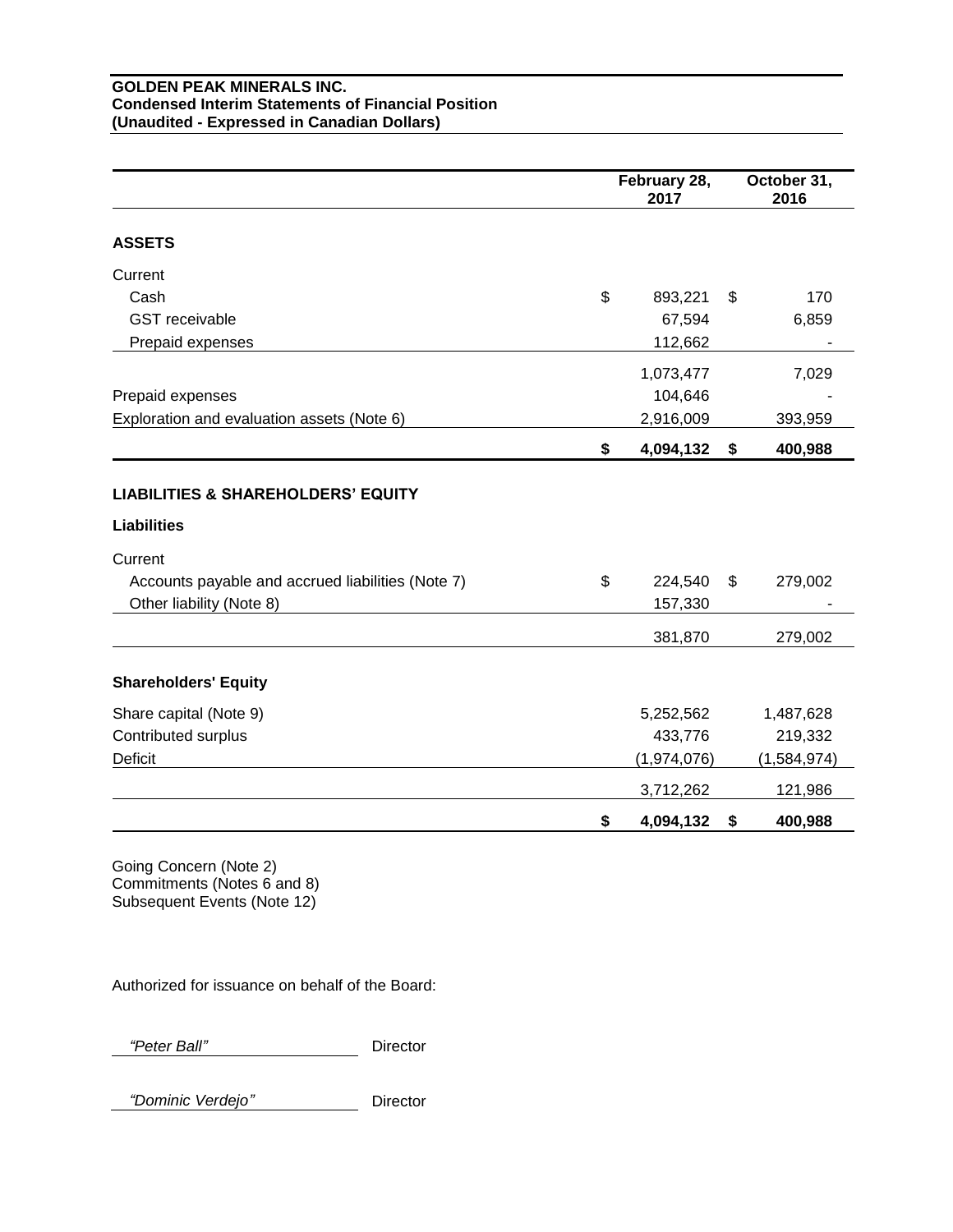### **GOLDEN PEAK MINERALS INC. Condensed Interim Statements of Comprehensive Loss (Unaudited - Expressed in Canadian Dollars)**

|                                                                       | <b>Three Months Ended</b> |                      | <b>Six Months Ended</b> |                      |  |                      |
|-----------------------------------------------------------------------|---------------------------|----------------------|-------------------------|----------------------|--|----------------------|
|                                                                       |                           | February 28,<br>2017 | February 29,<br>2016    | February 28,<br>2017 |  | February 29,<br>2016 |
| <b>Expenses</b>                                                       |                           |                      |                         |                      |  |                      |
| Consulting fees                                                       | \$                        | 90,508 \$            | 22,285 \$               | 164,008 \$           |  | 22,285               |
| Management fees (Note 7)                                              |                           | 45,000               | 15,000                  | 73,250               |  | 30,000               |
| Office and general                                                    |                           | 11,036               | 5,349                   | 12,120               |  | 10,396               |
| Professional fees (Note 7)                                            |                           |                      | 23,526                  | 1,411                |  | 31,638               |
| Rent (Note 7)                                                         |                           | 6,800                | 7,518                   | 6,800                |  | 13,292               |
| Share-based payments (Note 9)                                         |                           |                      |                         | 12,550               |  |                      |
| Shareholder communications and investor relations                     |                           | 44,462               | 3,617                   | 77,505               |  | 3,817                |
| Transfer agent and filing fees                                        |                           | 19,243               | 3,942                   | 69,651               |  | 6,203                |
| Travel                                                                |                           | 8,687                |                         | 8,687                |  |                      |
| <b>Net Loss Before Other Items</b>                                    |                           | (225, 736)           | (81, 237)               | (425, 982)           |  | (117, 631)           |
| <b>Other Items</b>                                                    |                           |                      |                         |                      |  |                      |
| Part XII.6 tax and penalties (Note 8)                                 |                           | (1,463)              |                         | (1,907)              |  |                      |
| Loss on settlement of accounts payable (Note 9)                       |                           |                      |                         | (107, 333)           |  |                      |
| Other income (Note 8)                                                 |                           | 146,120              |                         | 146,120              |  |                      |
|                                                                       |                           | 144,657              |                         | 36,880               |  |                      |
| Net Loss and Comprehensive Loss for the Period                        | \$                        | $(81,079)$ \$        | $(81,237)$ \$           | $(389, 102)$ \$      |  | (117, 631)           |
| Loss per Share - Basic and Diluted                                    | \$                        | (0.01)               | \$<br>$(0.06)$ \$       | $(0.04)$ \$          |  | (0.09)               |
| <b>Weighted Average Number of Common Shares</b><br><b>Outstanding</b> |                           | 10,767,079           | 1,370,504               | 8,942,842            |  | 1,370,504            |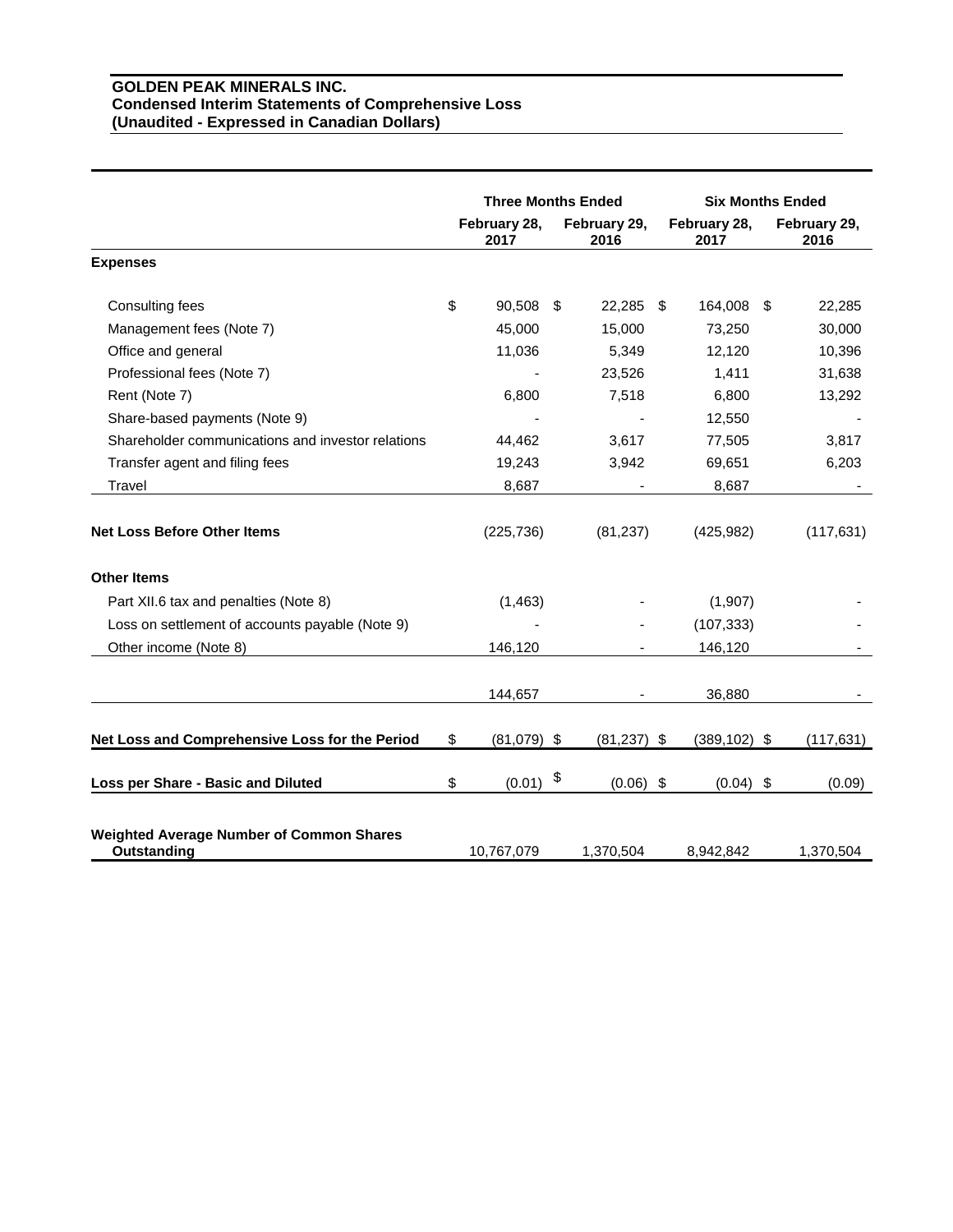#### **GOLDEN PEAK MINERALS INC. Condensed Interim Statement of Changes in Equity (Unaudited - Expressed in Canadian Dollars)**

|                                                     |                                   | <b>Share Capital</b> |                                      |                  |               |
|-----------------------------------------------------|-----------------------------------|----------------------|--------------------------------------|------------------|---------------|
|                                                     | <b>Number of</b><br><b>Shares</b> | <b>Share Capital</b> | <b>Contributed</b><br><b>Surplus</b> | <b>Deficit</b>   | <b>Total</b>  |
| Balance, August 31, 2015                            | 1,301,860                         | 1,116,381<br>S.      | \$<br>212,129                        | (1,009,738)<br>S | 318,772<br>\$ |
| Private placement                                   | 157,141                           | 110,000              |                                      |                  | 110,000       |
| Share issuance costs                                |                                   | (19,300)             |                                      |                  | (19,300)      |
| Finders' warrants                                   |                                   | (7,203)              | 7,203                                |                  |               |
| Shares issued for exploration and evaluation assets | 207,500                           | 152,750              |                                      |                  | 152,750       |
| Net and comprehensive loss for the period           |                                   |                      |                                      | (117, 631)       | (117, 631)    |
| Balance, February 29, 2016                          | 1,666,501                         | 1,352,628            | 219,332                              | (1, 127, 369)    | 444,591       |
| Private placement                                   | 150,000                           | 75,000               |                                      |                  | 75,000        |
| Shares issued for exploration and evaluation assets | 100,000                           | 60,000               |                                      |                  | 60,000        |
| Net and comprehensive loss for the period           |                                   |                      |                                      | (457, 605)       | (457, 605)    |
| Balance, August 31, 2016                            | 1,916,501                         | 1,487,628            | 219,332                              | (1,584,974)      | 121,986       |
| Private placements                                  | 8,189,656                         | 2,511,498            |                                      |                  | 2,511,498     |
| Share issuance costs                                |                                   | (212, 303)           |                                      |                  | (212, 303)    |
| Finders' warrants                                   |                                   | (126, 231)           | 126,231                              |                  |               |
| Shares issued for exploration and evaluation assets | 3,600,000                         | 1,502,500            |                                      |                  | 1,502,500     |
| Shares issued for settlement of accounts payable    | 9,259                             | 4,074                |                                      |                  | 4,074         |
| Units issued for settlement of accounts payable     | 177,037                           | 77,896               | 75,663                               |                  | 153,559       |
| Warrants exercised                                  | 37,500                            | 7,500                |                                      |                  | 7,500         |
| Stock options granted                               |                                   |                      | 12,550                               |                  | 12,550        |
| Net and comprehensive loss for the period           |                                   |                      |                                      | (389, 102)       | (389,102)     |
| Balance, February 28, 2017                          | 13,929,953                        | 5,252,562<br>S.      | \$<br>433,776                        | (1,974,076)<br>S | \$3,712,262   |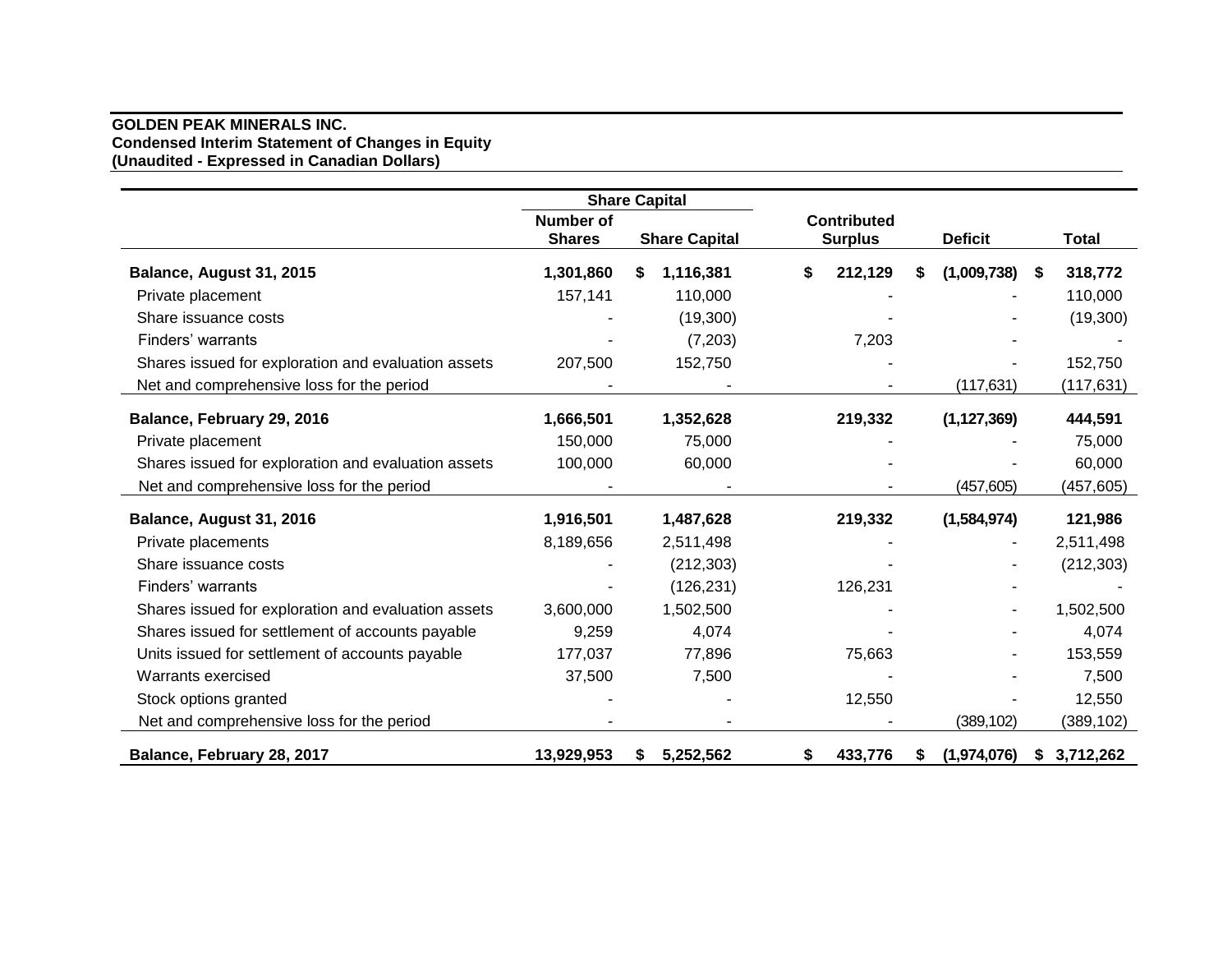### **GOLDEN PEAK MINERALS INC. Condensed Interim Statements of Cash Flows For the Six Months Ended (Unaudited - Expressed in Canadian Dollars)**

|                                                                    | February 28,<br>2017 | February 29,<br>2016 |
|--------------------------------------------------------------------|----------------------|----------------------|
| <b>Operating Activities</b>                                        |                      |                      |
|                                                                    | \$                   |                      |
| Net loss for the period                                            | $(389, 102)$ \$      | (117, 631)           |
| Items not involving cash:                                          |                      |                      |
| Share-based payments                                               | 12,550               |                      |
| Loss on settlement of accounts payable                             | 107,333              |                      |
| Other income                                                       | (146, 120)           |                      |
| Changes in non-cash working capital balances:                      |                      |                      |
| <b>GST</b> receivable                                              | (60, 735)            | (5,709)              |
| Prepaid expenses                                                   | (217, 308)           |                      |
| Accounts payable and accrued liabilities                           | (101, 173)           | 31,492               |
| <b>Cash Used in Operating Activities</b>                           | (794, 555)           | (91, 848)            |
| <b>Investing Activity</b>                                          |                      |                      |
| Exploration and evaluation asset expenditures, net                 | (922, 539)           | (1,209)              |
|                                                                    |                      |                      |
| <b>Cash Used in Investing Activity</b>                             | (922, 539)           | (1,209)              |
|                                                                    |                      |                      |
| <b>Financing Activities</b>                                        |                      |                      |
| Shares issued for cash, net of issuance costs                      | 2,610,145            | 90,700               |
| Loans from directors                                               |                      | 3,000                |
| <b>Cash Provided by Financing Activities</b>                       | 2,610,145            | 93,700               |
|                                                                    |                      |                      |
| <b>Change in Cash</b>                                              | 893,051              | 643                  |
| <b>Cash, Beginning of Period</b>                                   | 170                  | 190                  |
| <b>Cash, End of Period</b>                                         | \$<br>893,221        | \$<br>833            |
|                                                                    |                      |                      |
| <b>Non-Cash Transactions and Supplemental Disclosures</b>          |                      |                      |
| Shares issued for exploration and evaluation asset (Notes 6 and 9) | \$<br>1,502,500      | \$<br>152,750        |
| Shares and units issued for accounts payable                       | \$<br>157,633        | \$                   |
| Exploration and evaluation expenditures included in accounts       |                      |                      |
| payable (beginning of period)                                      | \$<br>25,000         | \$                   |
| Exploration and evaluation expenditures included in accounts       |                      |                      |
| payable (end of period)                                            | \$<br>122,011        | \$                   |
| Flow-through premium recorded as other liability                   | \$<br>303,450        | \$                   |
| Interest paid                                                      | \$                   | \$                   |
| Income taxes paid                                                  | \$                   | \$                   |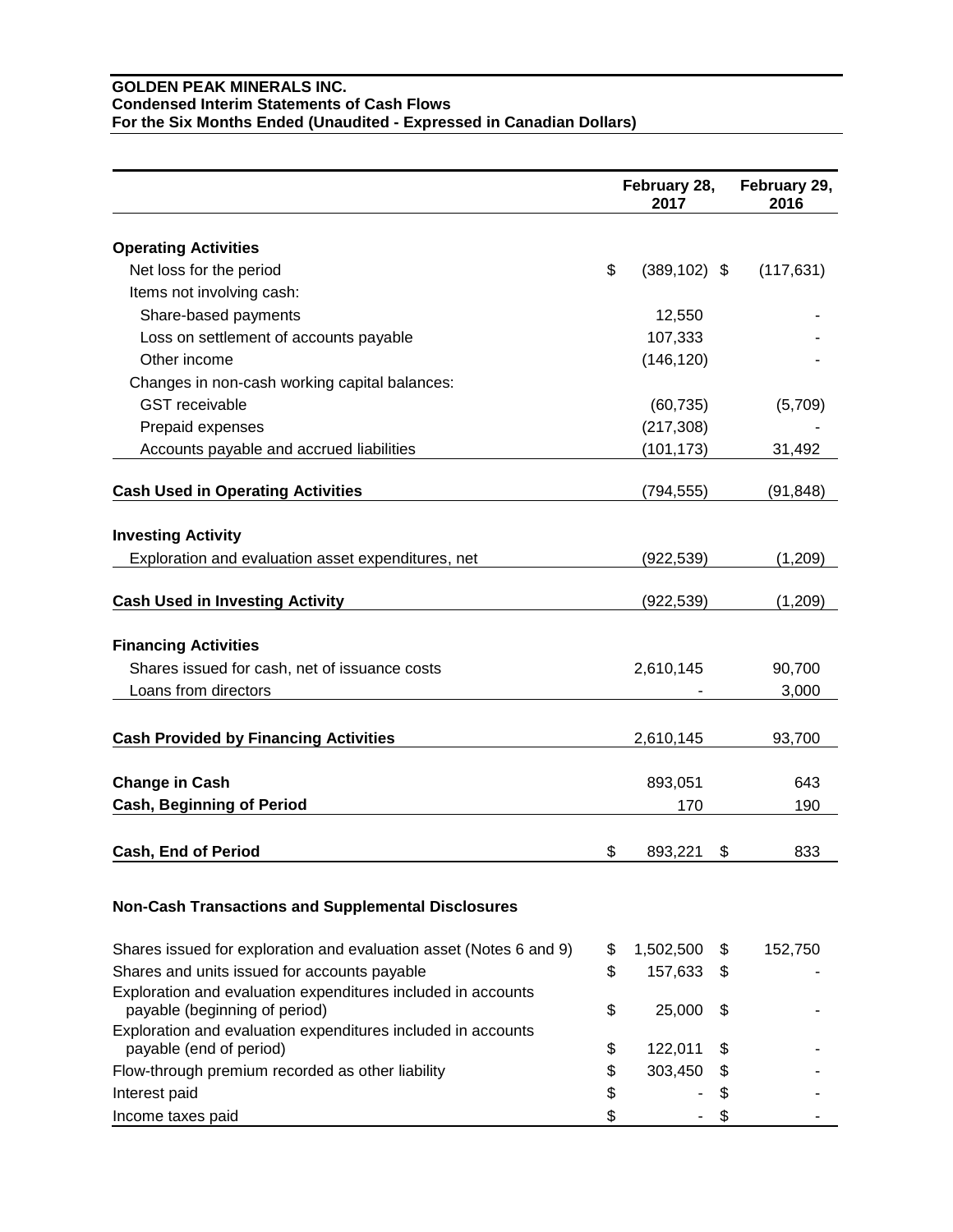## **1. NATURE AND CONTINUANCE OF OPERATIONS**

Golden Peak Minerals Inc. (the "Company") is an exploration stage company incorporated pursuant to the British Columbia Business Corporations Act on March 31, 2011. The principal business of the Company is the identification, evaluation and acquisition of mineral properties, as well as exploration of mineral properties once acquired. The Company's shares are listed for trading on the TSX Venture Exchange ("TSX-V") under the symbol "GP". The address of the Company's corporate office and its principal place of business is 510-744 West Hasting Street, Vancouver, British Columbia, Canada, V6C 1A5.

On August 11, 2016, the Company consolidated its common shares on a one new share for ten old shares basis. All share and per share amounts have been revised to reflect the consolidation.

#### **2. GOING CONCERN**

These condensed interim financial statements have been prepared on the basis of accounting principles applicable to a going concern, which assumes that the Company will continue in operation for the foreseeable future and will be able to realize its assets and discharge its liabilities in the normal course of operations.

The Company incurred a net loss of \$389,102 for the six months ended February 28, 2017 (six months ended February 29, 2016 - \$117,631) and has an accumulated deficit of \$1,974,076 at February 28, 2017 (August 31, 2016 - \$1,584,974). These factors indicate the existence of a material uncertainty that may cast significant doubt about the Company's ability to continue as a going concern.

The Company's ability to continue its operations and to realize assets at their carrying values is dependent upon its ability to fund its existing acquisition and exploration commitments on its exploration and evaluation assets when they come due, which would cease to exist if the Company decides to terminate its commitments, and to cover its operating costs. The Company may be able to generate working capital to fund its operations by the sale of its exploration and evaluation assets or raising additional capital through equity markets. However, there is no assurance it will be able to raise funds in the future. These condensed interim financial statements do not give effect to any adjustments required to realize its assets and discharge its liabilities in other than the normal course of business and at amounts different from those reflected in the accompanying condensed interim financial statements.

#### **3. BASIS OF PREPARATION**

a) Statement of compliance

The condensed interim financial statements of the Company have been prepared in accordance with IAS 34 Interim Financial Reporting.

The condensed interim financial statements of the Company should be read in conjunction with the Company's 2016 annual financial statements which have been prepared in accordance with International Financial Reporting Standards ("IFRS") as issued by the International Accounting Standards Board ("IASB").

These financial statements were reviewed by the Audit Committee and approved and authorized for issue by the Board of Directors on April 26, 2017.

b) Measurement basis

These condensed interim financial statements have been prepared under the historical cost basis, except for financial instruments classified as available-for-sale, and fair value through profit or loss. These condensed interim financial statements have been prepared under the accrual basis of accounting, except for cash flow information.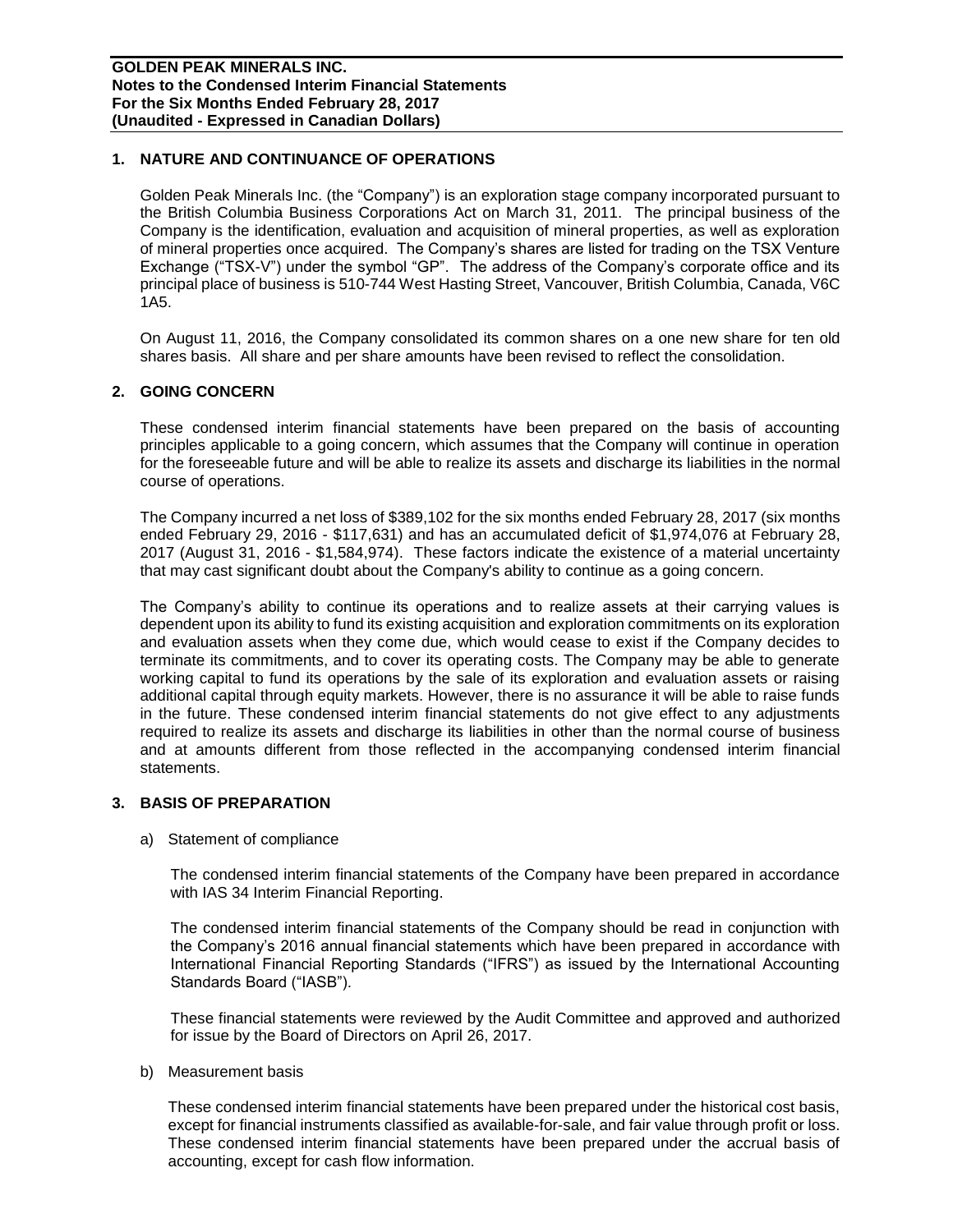### **4. SIGNIFICANT ACCOUNTING POLICIES**

The condensed interim financial statements have been prepared, for all periods presented, following the same accounting policies and methods of computation as described in Note 4 to the audited financial statements for the year ended August 31, 2016.

## **5. CRITICAL ACCOUNTING ESTIMATES AND JUDGMENTS**

The Company makes estimates and assumptions about the future that affect the reported amounts of assets and liabilities. Estimates and judgments are continually evaluated based on historical experience and other factors, including expectations of future events that are believed to be reasonable under the circumstances. In the future, actual experience may differ from these estimates and assumptions.

The effect of a change in an accounting estimate is recognized prospectively by including it in comprehensive income/loss in the year of the change, if the change affects that year only, or in the year of the change and future years, if the change affects both.

#### *Critical judgments in applying accounting policies*

Information about critical judgments in applying accounting policies that have the most significant risk of causing material adjustment to the carrying amounts of assets and liabilities recognized in the condensed interim financial statements within the next financial year are discussed below:

a) Impairment of exploration and evaluation assets

The application of the Company's accounting policy for exploration and evaluation expenditure and impairment of the capitalized expenditures requires judgment in determining whether it is likely that future economic benefits will flow to the Company, which may be based on assumptions about future events or circumstances. Estimates and assumptions made may change if new information becomes available. If, after expenditure is capitalized, information becomes available suggesting that the recovery of expenditure is unlikely, the amount capitalized is written off to profit or loss in the year the new information becomes available.

b) Title to mineral property interests

Although the Company has taken steps to verify title to mineral properties in which it has an interest, these procedures do not guarantee the Company's title. Such properties may be subject to prior agreements or transfers and title may be affected by undetected defects.

c) Income taxes

Significant judgment is required in determining the provision for income taxes. There are many transactions and calculations undertaken during the ordinary course of business for which the ultimate tax determination is uncertain. The Company recognizes liabilities and contingencies for anticipated tax audit issues based on the Company's current understanding of the tax law. For matters where it is probable that an adjustment will be made, the Company records its best estimate of the tax liability including the related interest and penalties in the current tax provision. Management believes they have adequately provided for the probable outcome of these matters; however, the final outcome may result in a materially different outcome than the amount included in the tax liabilities.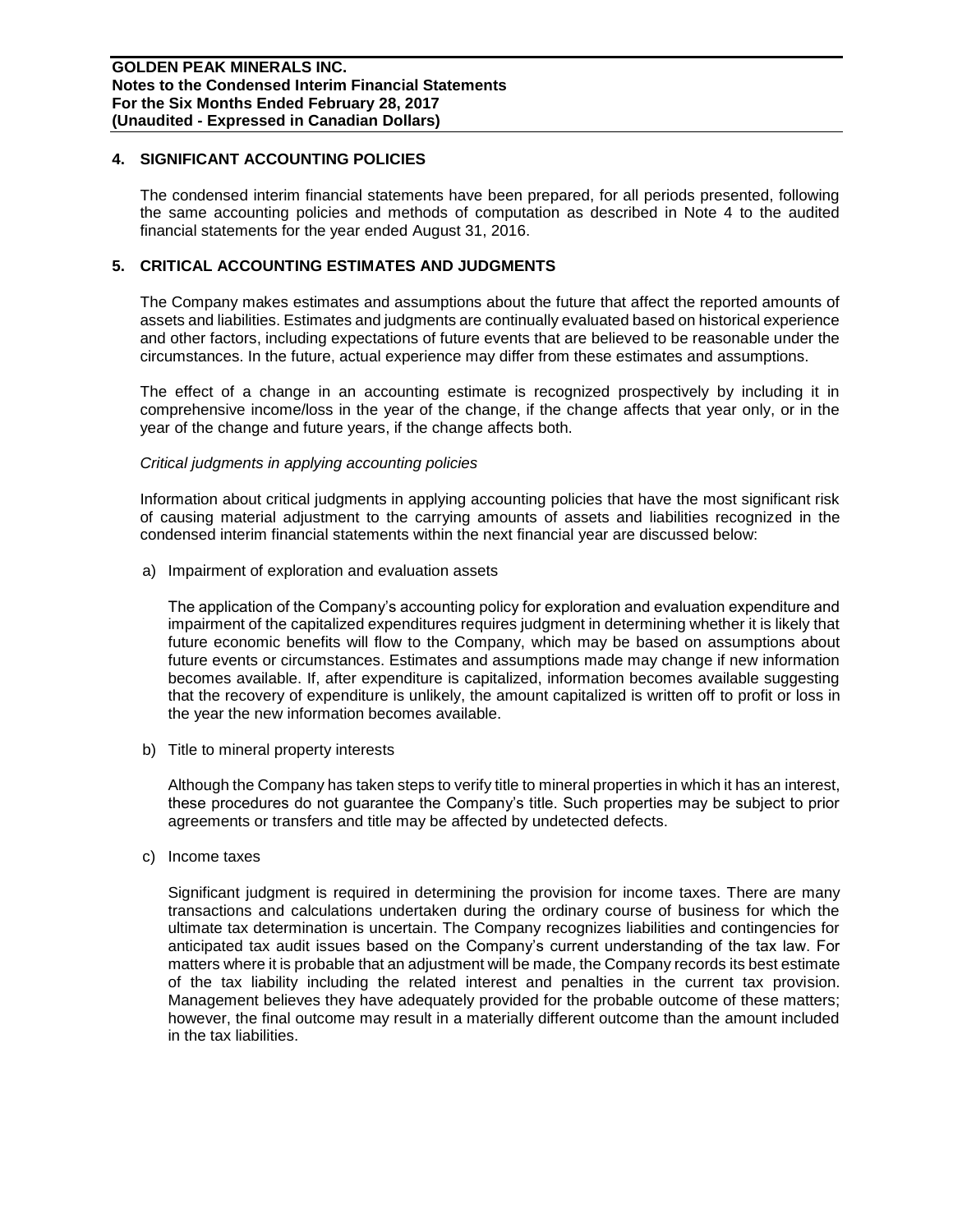## **5. CRITICAL ACCOUNTING ESTIMATES AND JUDGMENTS** (Continued)

*Critical judgments in applying accounting policies* (continued)

c) Income taxes (continued)

In addition, the Company recognizes deferred tax assets relating to tax losses carried forward to the extent that it is probable that taxable profit will be available against which a deductible temporary difference can be utilized. This is deemed to be the case when there are sufficient taxable temporary differences relating to the same taxation authority and the same taxable entity which are expected to reverse in the same year as the expected reversal of the deductible temporary difference, or in years into which a tax loss arising from the deferred tax asset can be carried back or forward. However, utilization of the tax losses also depends on the ability of the taxable entity to satisfy certain tests at the time the losses are recouped.

d) Going concern risk assessment

The Company's ability to continue its operations and to realize assets at their carrying values is dependent upon its ability to fund its existing acquisition and exploration commitments on its exploration and evaluation assets when they come due, which would cease to exist if the Company decides to terminate its commitments, and to cover its operating costs. The Company may be able to generate working capital to fund its operations by the sale of its exploration and evaluation assets or raising additional capital through equity markets. However, there is no assurance it will be able to raise funds in the future. These condensed interim financial statements do not give effect to any adjustments required to realize its assets and discharge its liabilities in other than the normal course of business and at amounts different from those reflected in the accompanying condensed interim financial statements.

#### *Key sources of estimation uncertainty*

The following are key assumptions concerning the future and other key sources of estimation uncertainty that have a significant risk of resulting in material adjustments to the condensed interim financial statements.

a) Decommissioning liabilities

Rehabilitation provisions have been created based on the Company's internal estimates. Assumptions, based on the current economic environment, have been made which management believes are a reasonable basis upon which to estimate the future liability. These estimates take into account any material changes to the assumptions that occur when reviewed regularly by management. Estimates are reviewed annually and are based on current regulatory requirements. Significant changes in estimates of contamination, restoration standards and techniques will result in changes to provisions from year to year. Actual rehabilitation costs will ultimately depend on future market prices for the rehabilitation costs which will reflect the market condition at the time the rehabilitation costs are actually incurred.

The final cost of the currently recognized rehabilitation provisions may be higher or lower than currently provided for. As at February 28, 2017, the Company has no known rehabilitation requirements and accordingly, no provision has been made.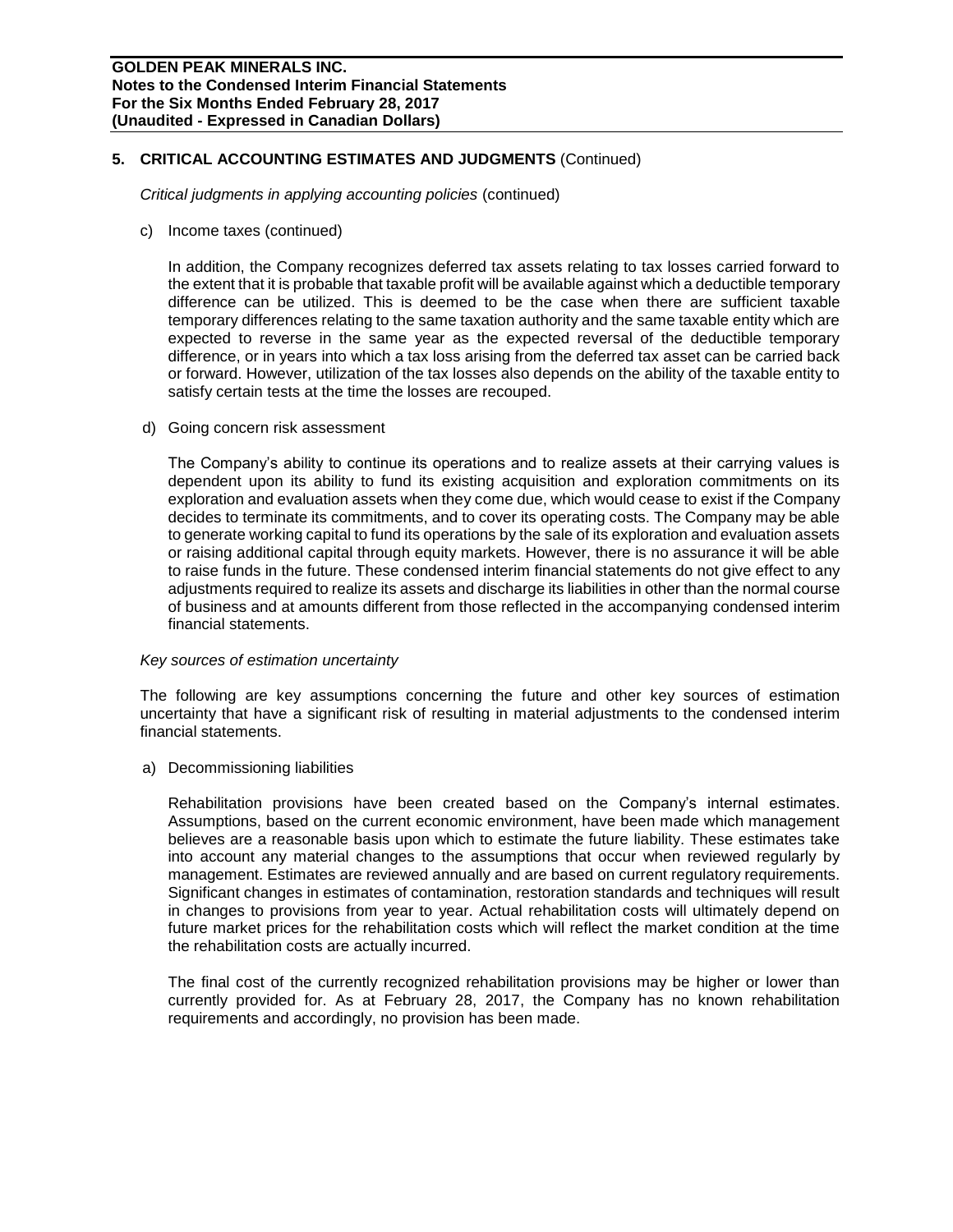## **5. CRITICAL ACCOUNTING ESTIMATES AND JUDGMENTS** (Continued)

*Key sources of estimation uncertainty* (continued)

b) Valuation of flow-through premium

The determination of the valuation of flow-through premium and warrants in equity units is subject to significant judgment and estimates. The flow-through premium is valued as the estimated premium that investors pay for the flow-through feature, being the portion in excess of the market value of shares without the flow-through feature issued in concurrent private placement financing. In the case that the Company did not issue non-flow-through shares together with the flow-through shares, the market value of shares without the flow-through feature will be determined using their closing quoted bid price.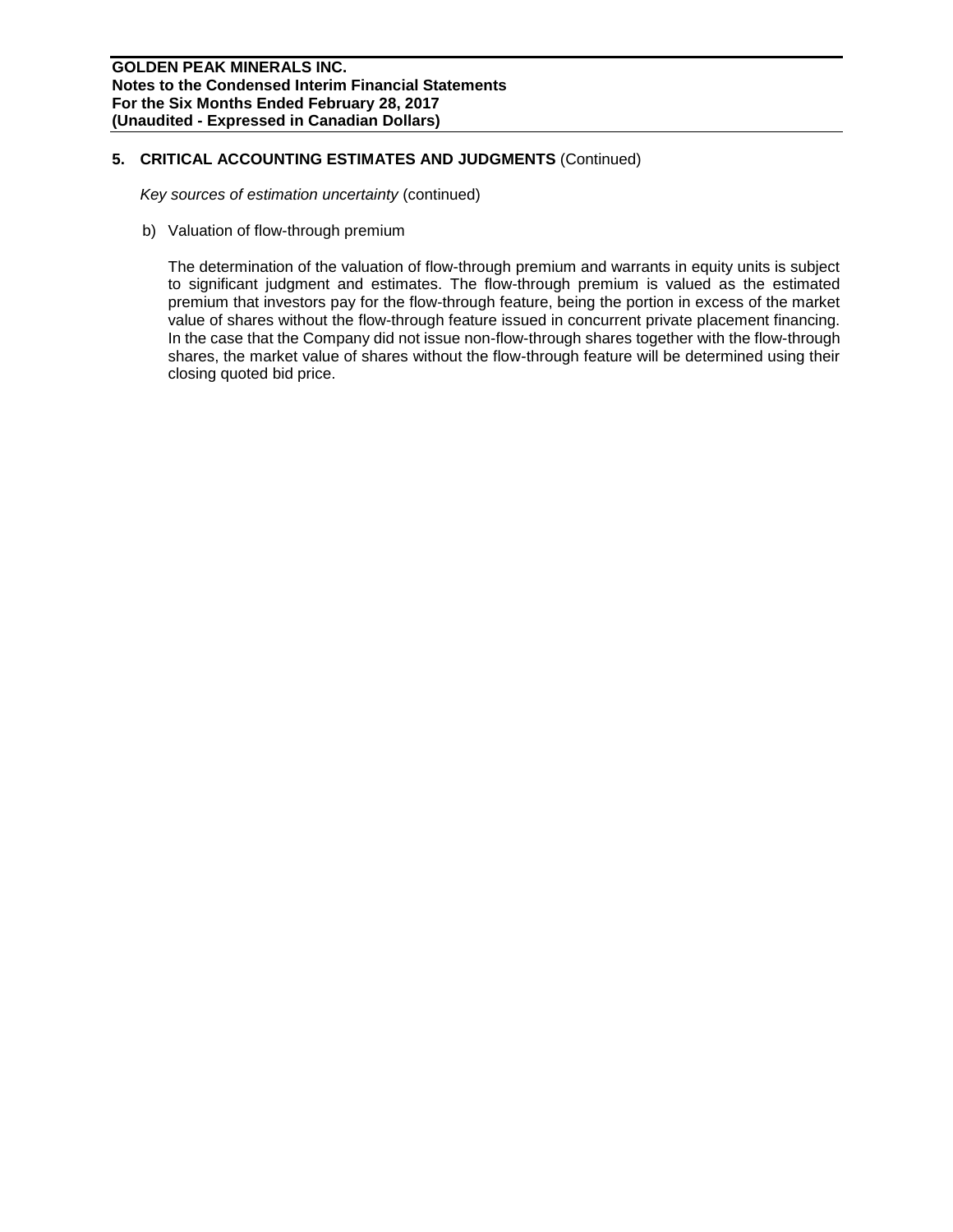## **6. EXPLORATION AND EVALUATION ASSETS**

Total costs incurred on exploration and evaluation asset are summarized as follows:

|                                                | Heikki<br><b>Property</b> | <b>Hemlo East</b>        |     | Grenfell<br><b>Property</b> |      | <b>Atikwa Lake</b><br>Property | Lac<br>Lapointe<br><b>Property</b> |    | <b>Foubert</b><br>Lake<br><b>Property</b> |    | Oyster<br>Property | Columbia<br><b>Shear</b><br><b>Property</b> |    | <b>Total</b> |
|------------------------------------------------|---------------------------|--------------------------|-----|-----------------------------|------|--------------------------------|------------------------------------|----|-------------------------------------------|----|--------------------|---------------------------------------------|----|--------------|
| <b>Acquisition Costs</b>                       |                           |                          |     |                             |      |                                |                                    |    |                                           |    |                    |                                             |    |              |
| Balance, August 31, 2015                       | \$                        | \$                       | -\$ |                             | $-5$ |                                | \$<br>$\blacksquare$               | \$ | 155,000                                   | \$ |                    | 39,250                                      |    | 194,250      |
| Claim costs                                    |                           |                          |     |                             |      | 1,209                          |                                    |    |                                           |    |                    |                                             |    | 1,209        |
| Acquisition and option payments (shares)       |                           |                          |     | $\blacksquare$              |      | 60,000                         | 92,750                             |    |                                           |    | 60,000             |                                             |    | 212,750      |
| Impairment                                     |                           |                          |     |                             |      |                                |                                    |    |                                           |    |                    | (39, 250)                                   |    | (39, 250)    |
| Balance, August 31, 2016                       |                           |                          |     |                             |      | 61,209                         | 92,750                             |    | 155,000                                   |    | 60,000             |                                             |    | 368,959      |
| Acquisition and option payments (cash)         | 105,000                   | 100,000                  |     | 50,000                      |      |                                |                                    |    |                                           |    |                    |                                             |    | 255,000      |
| Acquisition and option payments (shares)       | 1,040,000                 | 352,500                  |     | 110,000                     |      |                                |                                    |    |                                           |    |                    |                                             |    | 1,502,500    |
| Claim costs                                    |                           | $\overline{\phantom{a}}$ |     | $\sim$                      |      | 1,264                          |                                    |    | $\overline{\phantom{a}}$                  |    |                    | $\sim$                                      |    | 1,264        |
| Balance, February 28, 2017                     | 1,145,000                 | 452,500                  |     | 160,000                     |      | 62,473                         | 92,750                             |    | 155,000                                   |    | 60,000             |                                             |    | 2,127,723    |
| <b>Deferred Exploration Expenditures</b>       |                           |                          |     |                             |      |                                |                                    |    |                                           |    |                    |                                             |    |              |
| Balance, August 31, 2015                       |                           |                          |     |                             |      |                                |                                    |    |                                           |    |                    | 240,148                                     |    | 240,148      |
| Geological                                     |                           |                          |     |                             |      | ٠                              | 25,000                             |    |                                           |    |                    |                                             |    | 25,000       |
| Impairment                                     |                           |                          |     |                             |      | $\blacksquare$                 | $\blacksquare$                     |    |                                           |    | ٠                  | (240, 148)                                  |    | (240, 148)   |
| Balance, August 31, 2016                       |                           |                          |     |                             |      |                                | 25,000                             |    |                                           |    |                    |                                             |    | 25,000       |
| Camp and other                                 | 411,462                   | $\blacksquare$           |     | 30,000                      |      | 56,548                         |                                    |    |                                           |    |                    |                                             |    | 498,010      |
| Geological                                     | 64,878                    | $\blacksquare$           |     | 7,500                       |      | 76,750                         | 116,148                            |    |                                           |    |                    | $\sim$                                      |    | 265,276      |
| Balance, February 28, 2017                     | 476,340                   | \$<br>$\blacksquare$     | -\$ | 37,500                      | \$   | 133,298                        | \$<br>141,148                      | \$ | ۰                                         | \$ |                    | \$<br>$\blacksquare$                        | \$ | 788,286      |
| <b>Total Exploration and Evaluation Assets</b> |                           |                          |     |                             |      |                                |                                    |    |                                           |    |                    |                                             |    |              |
| Balance, August 31, 2016                       |                           |                          |     |                             |      | 61.209                         | 117.750                            | S  | 155.000                                   | S  | 60.000             | \$                                          |    | 393,959      |
| Balance, February 28, 2017                     | 1,621,340                 | 452,500                  | S   | 197,500                     | \$   | 195,771                        | 233,898                            | S  | 155,000                                   | \$ | 60,000             | \$                                          | S  | 2,916,009    |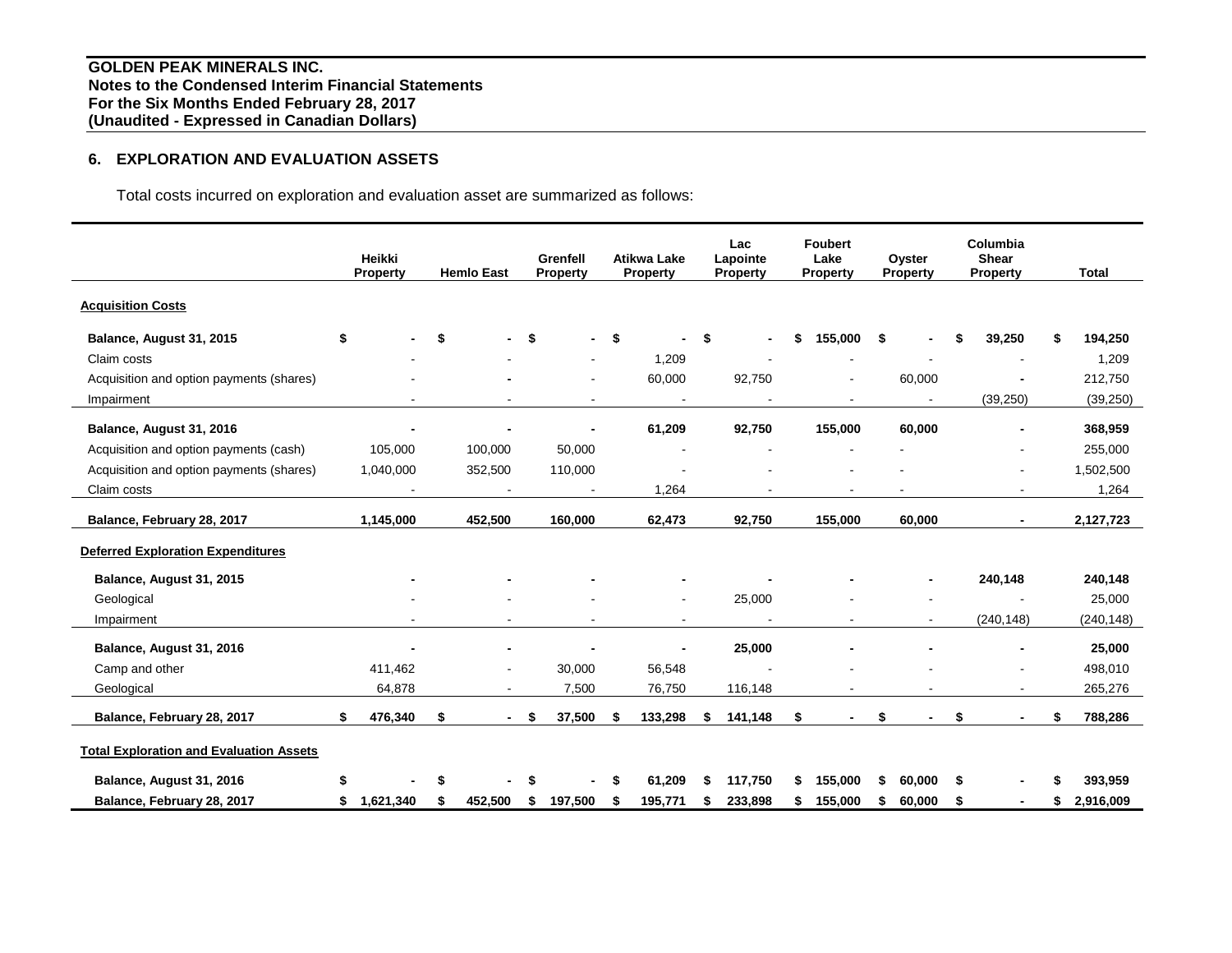## **6. EXPLORATION AND EVALUATION ASSETS** (Continued)

a) Heikki Property

On October 28, 2016, the Company entered into four option agreements to acquire the Esa, Kulta, Seija and Soturi properties, collectively the Heikki Property, located in Ontario.

Under the terms of the option agreement, the Company can earn a 100% interest by making payments as follows:

- Issuing 2,600,000 common shares of the Company (issued and valued at \$1,040,000) and making a cash payment of \$105,000 (paid) upon approval by the TSX-V;
- Issuing 3,100,000 common shares of the Company by November 17, 2017; and
- Issuing 1,750,000 common shares of the Company by November 17, 2018.

The vendors retain a 3% NSR on the property. The Company has the option to purchase 1% of the 3% NSR (one-third) at a price of \$500,000.

b) Hemlo East Property

On January 27, 2017, the Company entered into an option agreement to acquire the Hemlo East Property, located in Ontario.

Under the terms of the option agreement, the Company can earn a 100% interest by making payments as follows:

- Issuing 750,000 common shares of the Company (issued and valued at \$352,500) and making a cash payment of \$100,000 (paid) upon approval by the TSX-V;
- Issuing 500,000 common shares of the Company and making a cash payment of \$100,000 by February 8, 2018;
- Issuing 500,000 common shares of the Company and making a cash payment of \$100,000 by February 8, 2019; and
- Issuing 500,000 common shares of the Company and making a cash payment of \$40,000 by February 8, 2020.

The Company must also incur exploration expenditures on the property as follows:

- \$600,000 on or before January 27, 2018;
- An additional \$600,000 on or before January 27, 2019; and
- An additional \$600,000 on or before January 27, 2020.

The vendors retain a 2.5% NSR on the property. The Company has the option to purchase 0.5% of the 2.5% NSR (one-fifth) at a price of \$1,000,000 USD.

c) Grenfell Property

On October 13, 2016, the Company entered into an option agreement to acquire the Grenfell Property located in Ontario.

Under the terms of the option agreement, the Company can earn a 100% interest by making payments as follows: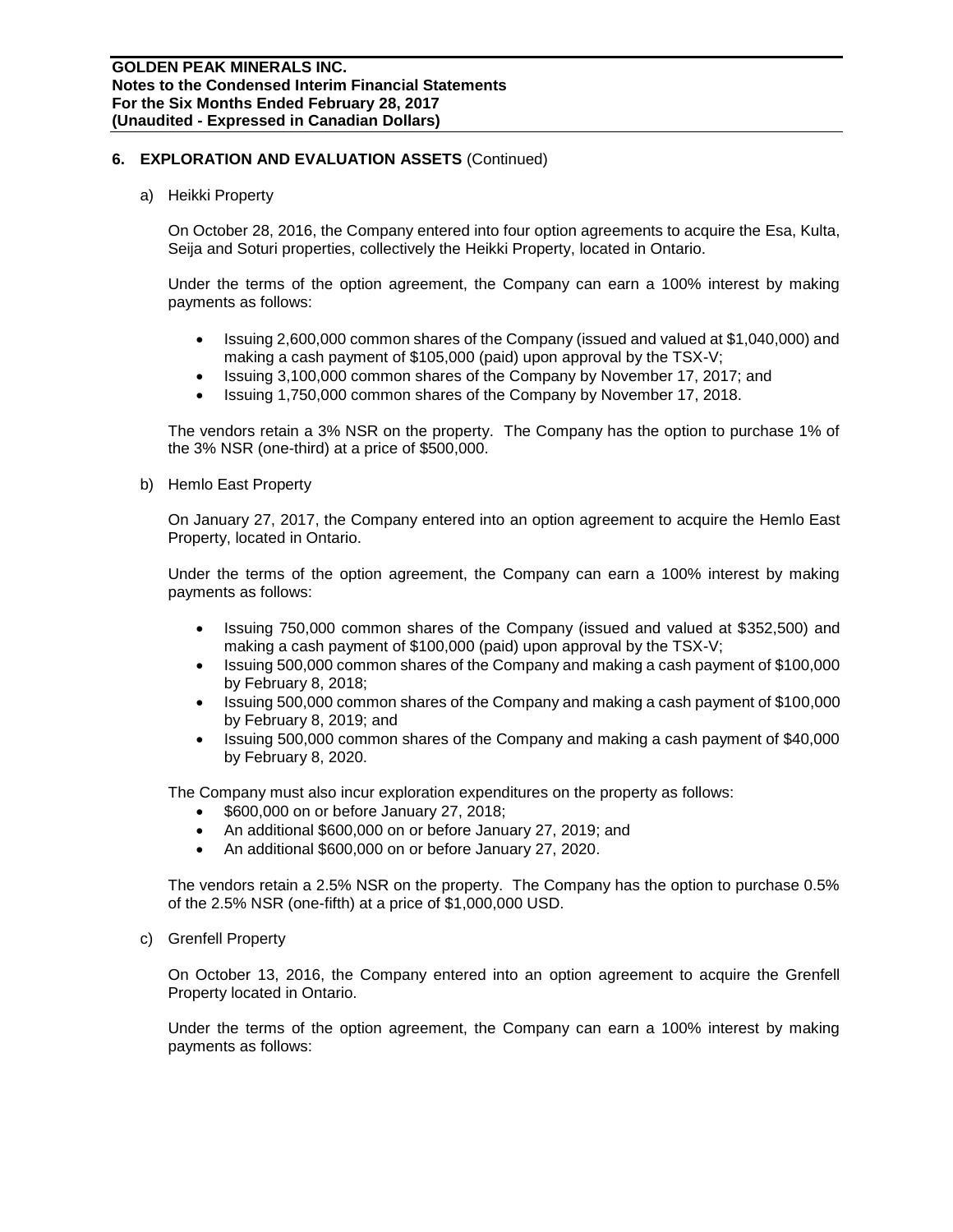## **6. EXPLORATION AND EVALUATION ASSETS** (Continued)

- c) Grenfell Property (continued)
	- Issuing 250,000 common shares of the Company (issued and valued at \$110,000) and making a cash payment of \$50,000 (paid) upon approval by the TSX-V;
	- Issuing 250,000 common shares of the Company and making a cash payment of \$50,000 by October 26, 2017;
	- Issuing 250,000 common shares of the Company and making a cash payment of \$50,000 by October 26, 2018; and
	- Issuing 250,000 common shares of the Company and making a cash payment of \$50,000 by October 26, 2019.

In the event of a minimum discovery of 1,000,000 ounces of gold or gold equivalent resource, the Company will pay a bonus of \$1,000,000 to the optionor upon completion of a National Instrument 43-101 compliant report.

The original vendor retains a 2% NSR on the property. The Company has the option to purchase 1% of the 2% NSR (one-half) at a price of \$1,000,000.

d) Atikwa Lake Property

On February 4, 2016, the Company entered into an agreement to acquire a 100% undivided interest in 20 mineral claims located in Ontario. As consideration, the Company issued 75,000 common shares of the Company at a value of \$60,000.

e) Lac Lapointe Property

On February 15, 2016, the Company entered into an option agreement to acquire a 100% undivided interest in 20 mineral claims located in Quebec. Under the terms of the option agreement, the Company can earn a 100% interest by making payments as follows:

- Issuing 132,500 common shares of the Company upon approval by the TSX-V (issued and valued at \$92,750);
- Cash payment of \$40,000 on or before August 15, 2017; and
- Cash payment of \$100,000 on or before February 15, 2019.

The vendor retains a 2% GORR on the property. The Company has the option to purchase 1% of the 2% GORR (one-half return) at a price of \$1,000,000.

f) Foubert Lake Property

On June 26, 2015, the Company entered into an agreement to acquire a 100% undivided interest in 11 mineral claims located in Quebec. As consideration, the Company paid a total of \$11,000 in cash and issued a total of 240,000 common shares of the Company at a value of \$144,000.

The vendor retains a 1% NSR on the property. The Company has the option to purchase the NSR at a price of \$500,000.

g) Oyster Property

On September 23, 2015, the Company entered into an agreement to acquire a 100% undivided interest in 4 mineral claims located in Manitoba. As consideration, the Company issued 100,000 common shares of the Company at a value of \$60,000.

The vendor retains a 3% Gross Overriding Royalty Return ("GORR") on the property. The Company has the option to purchase 1% of the 3% GORR (one-third) at a price of \$1,000,000.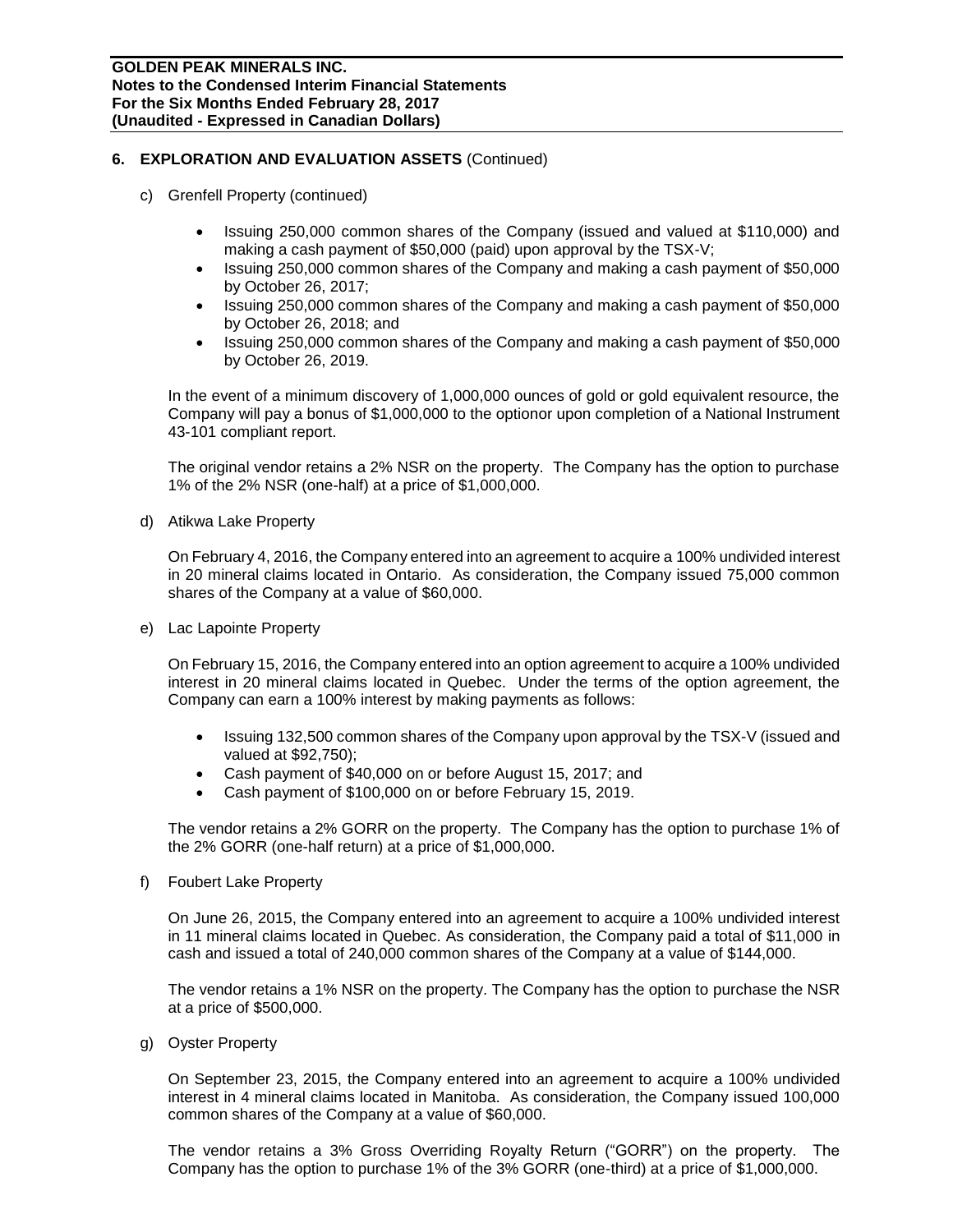## **6. EXPLORATION AND EVALUATION ASSETS** (Continued)

h) Columbia Shear Group Property

On May 9, 2011, and subsequently amended on September 17, 2012, the Company entered into an option agreement to acquire a 100% undivided interest in 22 mineral claims located in British Columbia. As consideration, the Company agreed to pay a total of \$75,000 in cash, issue 12,500 common shares of the Company and incur \$1,000,000 in exploration expenditures as follows:

|                                                  | Cash<br>Payments | Exploration<br>Expenditures | Number of<br>Common<br><b>Shares</b><br>to be Issued |
|--------------------------------------------------|------------------|-----------------------------|------------------------------------------------------|
| Upon execution of the Agreement (paid)           | \$<br>10,000     | \$                          |                                                      |
| One year from the Agreement date (incurred)      |                  | 100,000                     |                                                      |
| Upon listing on April 10, 2013 (paid and issued) | 15,000           |                             | 7,500                                                |
| Before April 10, 2014 (issued)                   |                  |                             | 5,000                                                |
| Before April 10, 2015                            | 10,000           | 200,000                     |                                                      |
| Before April 10, 2016                            | 15,000           | 300,000                     |                                                      |
| Before April 10, 2017                            | 25,000           | 400,000                     |                                                      |
| Total                                            | \$<br>75,000     | 1,000,000                   | 12,500                                               |

The Company agreed to pay the optionor a 3% Net Smelter Royalty ("NSR") on the property. The Company also had the option to purchase 2% of the 3% NSR (two-thirds) at a price of \$500,000 per percentage point at any time starting on the date that the property is put into commercial production. The purchase of the remaining 1% was negotiable after commercial production commences.

During the year ended August 31, 2016, the Company relinquished its option on the Columbia Sheer Group Property. Accordingly, the property was written down to \$nil.

## **7. RELATED PARTY BALANCES AND TRANSACTIONS**

These amounts of key management compensation are included in the amounts shown on the statements of comprehensive loss:

|                 | <b>Six Months</b><br><b>Ended</b><br>February 28,<br>2017 | <b>Six Months</b><br><b>Ended</b><br>February 29,<br>2016 |
|-----------------|-----------------------------------------------------------|-----------------------------------------------------------|
| Management fees | \$<br>73,250                                              | 30,000                                                    |

Key management includes directors and officers of the Company, including the Chief Executive Officer and Chief Financial Officer.

During the six months ended February 28, 2017, the Company paid \$37,000 for consulting fees to companies controlled by directors (2016 - \$nil), \$nil (2016 - \$4,800) for professional fees to a company controlled by a director and \$nil (2016 - \$9,000) in rent to companies controlled by directors.

As at February 28, 2017, included in accounts payable and accrued liabilities is \$nil (August 31, 2016 - \$126,789) due to directors and officers of the Company and companies controlled by directors of the Company and \$73,794 (August 31, 2016 - \$nil) due to a company in which an officer of the Company is an officer and director for shared administrative costs. These amounts are unsecured, non-interest bearing and have no fixed terms of repayment.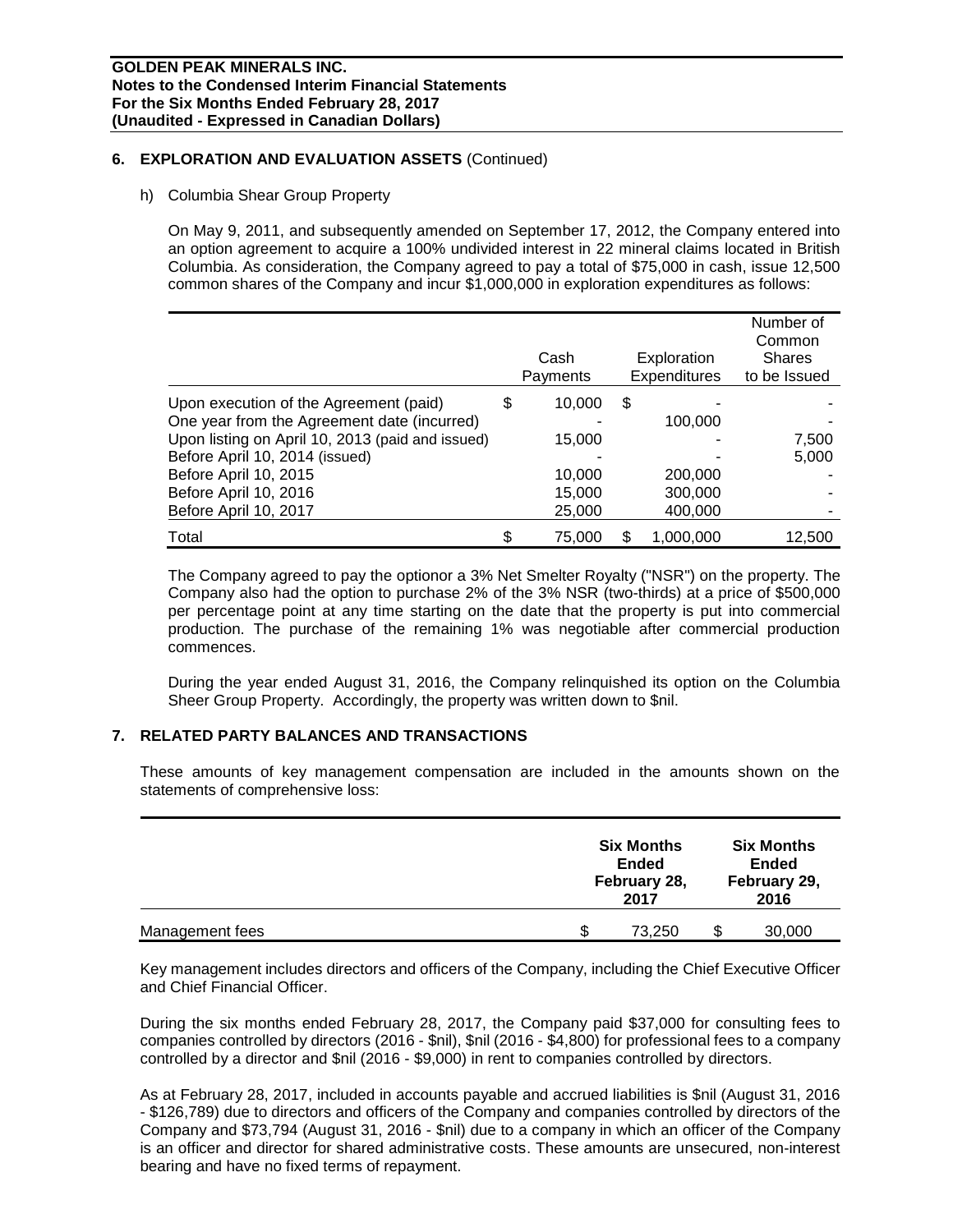### **8. OTHER LIABILITY AND FLOW-THROUGH COMMITMENT**

#### Other Liability

Other liability consists of the liability portion of the flow-through shares issued.

During the six months ended February 28, 2017, the Company issued 2,022,998 flow-through shares at a price of \$0.65 per share. The premium paid by investors was calculated as \$0.15 per share. Accordingly, \$303,450 was recorded as other liability.

At February 28, 2017, the balance of other liability was reduced to \$157,330 as a result of qualifying expenditures incurred by the Company. This resulted in other income of \$146,120.

#### Flow-Through Commitment

At February 28, 2017, the Company had a remaining commitment to incur exploration expenditures in relation to its December 2016 flow-through share financing of \$681,764.

Included in accounts payable and accrued liabilities at February 28, 2017 is a provision for Part XII.6 tax of \$568 (August 31, 2016 - \$367).

During the six months ended February 28, 2017, the Company paid \$1,339 (2016 - \$nil) for Part XII.6 tax and other provincial taxes in relation to its December 2015 flow-through share financing.

### **9. SHARE CAPITAL**

a) Authorized

The Company is authorized to issue an unlimited number of common shares without par value.

b) Issued and outstanding

#### *Six Months Ended February 28, 2017*

On September 26, 2016, the Company completed a non-brokered private placement for gross proceeds of \$499,999. The Company issued 4,166,658 units at a price of \$0.12 per unit. Each unit consisted of one common share of the Company and one share purchase warrant. Each warrant entitles the holder to acquire one common share of the Company at an exercise price of \$0.20 for a period of two years. The Company incurred share issue costs of \$3,483.

On October 26, 2016, the Company settled accounts payable and accrued liabilities of \$50,300 by issuing 9,259 common shares and 177,037 units, each unit consisting of one common share and one non-transferable warrant of the Company. Each warrant entitles the holder to acquire one common share of the Company at an exercise price of \$0.36 for a period of four years. The fair value of the common shares issued was \$4,074 and the fair value of the units issued was \$153,559. Accordingly, the Company realized a loss on settlement of accounts payable of \$107,333. The fair value of the warrants included in the units was calculated using the Black-Scholes option pricing model with the following assumptions: expected life of 4 years; risk-free interest rate of 0.62%; annualized volatility of 214%; dividend yield of zero; and stock price at date of grant of \$0.44. The Company used historical volatility to estimate the volatility of the share price.

On October 26, 2016, the Company issued 250,000 common shares valued at \$110,000 for the acquisition of the Grenfell Property (Note 6(c)).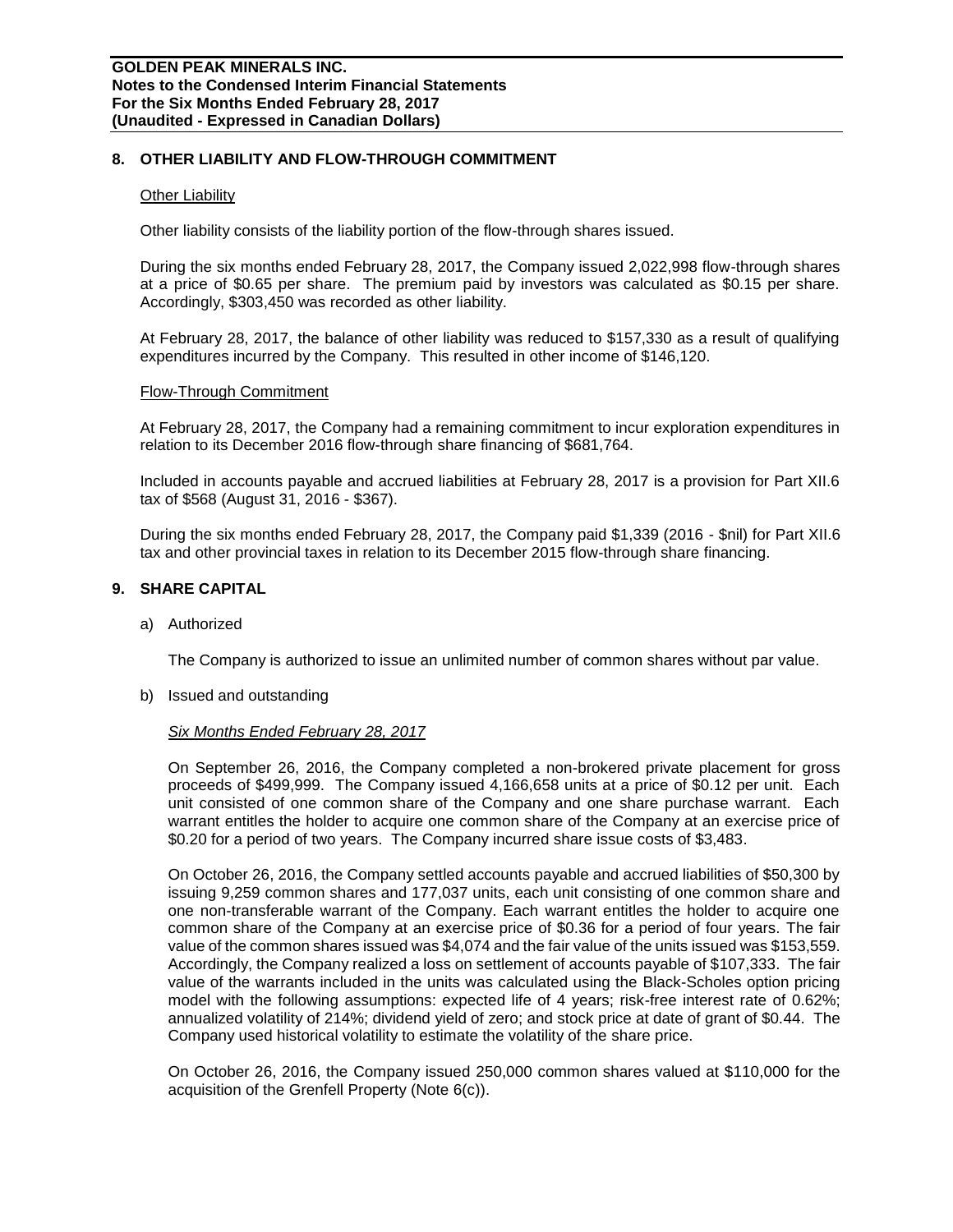b) Issued and outstanding (continued)

On November 17, 2016, the Company issued 2,600,000 common shares valued at \$1,040,000 for the acquisition of the Heikki Property (Note 6(a)).

On December 20, 2016, the Company completed a non-brokered private placement for gross proceeds of \$2,314,949. The Company issued 2,000,000 non-flow-through common shares of the Company at a price of \$0.50 per share and 2,022,998 flow-through common shares of the Company at a price of \$0.65 per share.

The premium paid by investors on the flow-through units was calculated as \$0.15 per share. Accordingly, \$303,450 was recorded as other liability.

The company incurred finder's fees of \$196,495 and other share issue costs of \$12,325. The Company also issued 332,300 finder's warrants valued at \$126,231 (Note 9(c)) and entitling the holder to acquire one non-flow-through common share of the Company at an exercise price of \$0.50 per share for a period of two years.

On February 9, 2017, the Company issued 750,000 common shares valued at \$352,500 for the acquisition of the Hemlo East Property (Note 6(b)).

During the six months ended February 28, 2017, the Company received \$7,500 on the exercise of 37,500 warrants.

#### *Year Ended August 31, 2016*

On December 24, 2015, the Company completed a non-brokered private placement for gross proceeds of \$110,000. The Company issued 157,142 flow-through units at a price of \$0.70 per unit. Each unit consisted of one flow-through common share of the Company and one-half of one share purchase warrant. Each warrant entitles the holder to acquire one non-flow-through common share of the Company at an exercise price of \$1.20 for a period of one year.

The premium paid by investors on the flow-through units was calculated as \$nil per share. Accordingly, no other liability was recorded.

The Company paid finders fees of \$19,300 and issued 12,570 finder's warrants valued at \$7,203 (Note 8(c)) and entitling the holder to acquire one non-flow-through common share of the Company at an exercise price of \$0.70 for a period of three years.

On February 10, 2016, the Company issued 75,000 common shares valued at \$60,000 for the acquisition of the Atikwa Lake Property (Note 6(d)).

On February 19, 2016, the Company issued 132,500 common shares valued at \$92,750 for the acquisition of the Lac Lapointe Property (Note 6(e)).

On May 4, 2016, the Company issued 100,000 common shares valued at \$60,000 for the acquisition of the Oyster Property (Note 6(g)).

On July 7, 2016, the Company completed a non-brokered private placement for gross proceeds of \$75,000. The Company issued 150,000 common shares of the Company at a price of \$0.50 per share.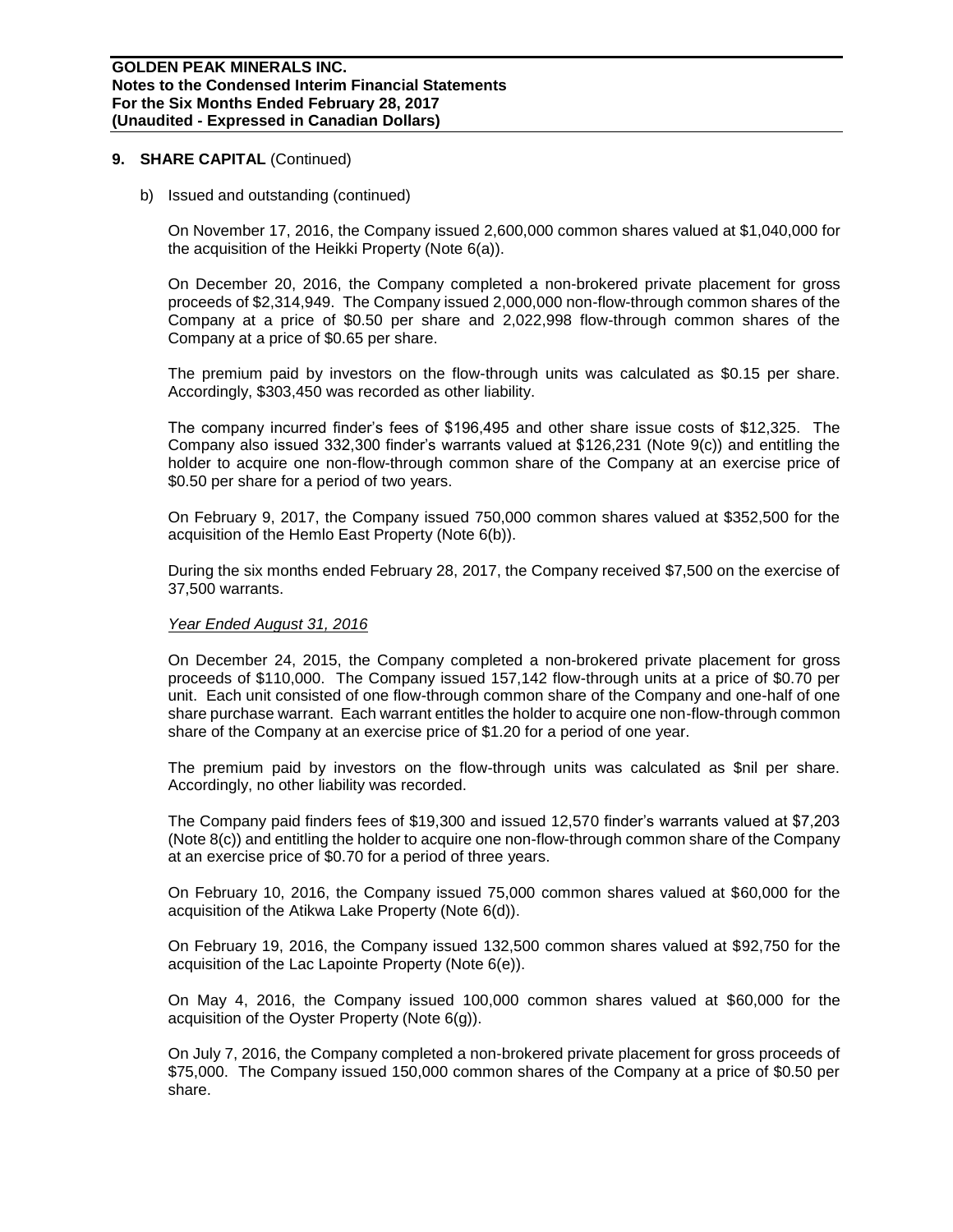c) Warrants

Warrant transactions and the number of warrants outstanding are summarized as follows:

|                                  |                       | <b>Six Months Ended</b><br><b>February 28, 2017</b> |                       | <b>Year Ended</b><br><b>August 31, 2016</b> |  |  |
|----------------------------------|-----------------------|-----------------------------------------------------|-----------------------|---------------------------------------------|--|--|
|                                  | Number of<br>Warrants | Weighted<br>Average<br><b>Exercise Price</b>        | Number of<br>Warrants | Weighted<br>Average Exercise<br>Price       |  |  |
| Outstanding, beginning of period | 258,001               | \$1.69                                              | 166,860               | \$1.50                                      |  |  |
| <b>Issued</b>                    | 4,675,995             | 0.23                                                | 91,141                | 1.13                                        |  |  |
| Exercised                        | (37,500)              | 0.20                                                |                       | ۰                                           |  |  |
| <b>Expired</b>                   | (245, 431)            | 1.74                                                |                       | ٠                                           |  |  |
| Outstanding, end of period       | 4,651,065             | \$0.23                                              | 258,001               | \$1.69                                      |  |  |

The following warrants were outstanding and exercisable at February 28, 2017:

| Expiry Date        | <b>Weighted Average</b><br><b>Remaining Contractual</b><br>Life in Years | <b>Exercise Price</b> | Warrants  |
|--------------------|--------------------------------------------------------------------------|-----------------------|-----------|
| September 26, 2018 | 1.58                                                                     | \$0.20                | 4,129,158 |
| December 20, 2018  | 1.81                                                                     | \$0.50                | 332,300   |
| December 24, 2018  | 1.82                                                                     | \$0.70                | 12.570    |
| October 26, 2020   | 3.66                                                                     | \$0.36                | 177,037   |
|                    | 1.67                                                                     |                       | 4,651,065 |

The Company applies the fair value method using the Black-Scholes option pricing model in accounting for its finder's warrants granted. The fair value of each finder's warrant grant was calculated using the following weighted average assumptions:

|                                        | <b>Six Months Ended</b><br><b>February 28, 2017</b> | <b>Year Ended</b><br><b>August 31, 2016</b> |
|----------------------------------------|-----------------------------------------------------|---------------------------------------------|
| Expected life (years)                  | 2.00                                                | 3.00                                        |
| Risk-free interest rate                | 0.82%                                               | 0.50%                                       |
| Expected annualized volatility         | 117%                                                | 235%                                        |
| Dividend yield                         | N/A                                                 | N/A                                         |
| Stock price at grant date              | \$0.60                                              | \$0.60                                      |
| Exercise price                         | \$0.50                                              | \$0.70                                      |
| Weighted average grant date fair value | \$0.38                                              | \$0.57                                      |

Option pricing models require the input of highly subjective assumptions regarding volatility. The Company has used historical volatility to estimate the volatility of the share price.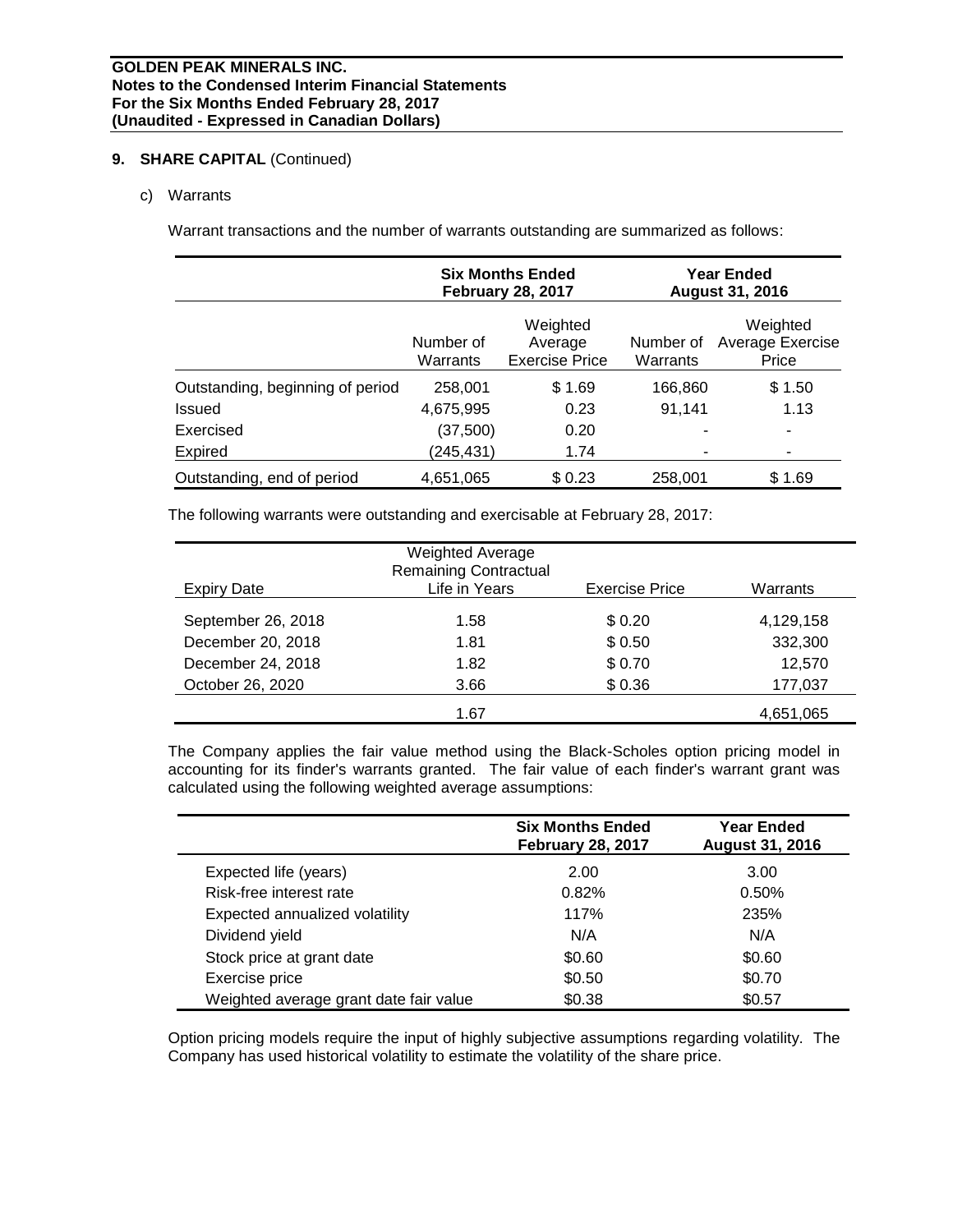### d) Stock options

The Company adopted a Stock Option Plan (the "Plan") to grant incentive stock options to directors, officers, employees and consultants. Under the plan, the aggregate number of common shares which may be subject to option at any one time may not exceed 10% of the issued common shares of the Company as of that date including options granted prior to the adoption of the Plan. Options granted may not exceed a term of 10 years, and the term will be reduced to one year following the date of death of the optionee. All options vest when granted unless they are otherwise specified by the Board of Directors or if they are granted for investor relations activities. Options granted for investor relations activities vest over a 12-month period with no more than 25% of the options vesting in any three-month period.

Stock option transactions and the number of stock options outstanding under the Company's stock option plan are summarized as follows:

|                                  | <b>Six Months Ended</b><br><b>February 28, 2017</b> |                     | <b>Year Ended</b><br><b>August 31, 2016</b> |                     |
|----------------------------------|-----------------------------------------------------|---------------------|---------------------------------------------|---------------------|
|                                  |                                                     | Weighted<br>Average |                                             | Weighted<br>Average |
|                                  | Number of<br>Options                                | Exercise<br>Price   | Number of<br>Options                        | Exercise<br>Price   |
| Outstanding, beginning of period | 16,000                                              | \$1.50              | 37,000                                      | \$1.50              |
| <b>Expired</b>                   | (16,000)                                            | 1.50                | (21,000)                                    | 1.50                |
| Granted                          | 152,000                                             | 0.20                |                                             |                     |
| Outstanding, end of period       | 152,000                                             | \$0.20              | 16,000                                      | \$1.50              |

The following options were outstanding and exercisable at February 28, 2017:

|                    | Weighted<br>Average<br>Remaining<br><b>Contractual Life</b> |                       |             |             |
|--------------------|-------------------------------------------------------------|-----------------------|-------------|-------------|
| <b>Expiry Date</b> | in Years                                                    | <b>Exercise Price</b> | Outstanding | Exercisable |
| September 7, 2017  | 0.52                                                        | \$0.20                | 152,000     | 152,000     |

The Company applies the fair value method using the Black-Scholes option pricing model in accounting for its stock options granted. The fair value of each stock option grant was calculated using the following weighted average assumptions:

|                                        | <b>Six Months Ended</b><br><b>February 28, 2017</b> | <b>Year Ended</b><br><b>August 31, 2016</b> |  |  |
|----------------------------------------|-----------------------------------------------------|---------------------------------------------|--|--|
| Expected life (years)                  | 1.00                                                | N/A                                         |  |  |
| Risk-free interest rate                | 0.54%                                               | N/A                                         |  |  |
| Expected annualized volatility         | 130%                                                | N/A                                         |  |  |
| Dividend yield                         | N/A                                                 | N/A                                         |  |  |
| Stock price at grant date              | \$0.18                                              | N/A                                         |  |  |
| Exercise price                         | \$0.20                                              | N/A                                         |  |  |
| Weighted average grant date fair value | \$0.08                                              | N/A                                         |  |  |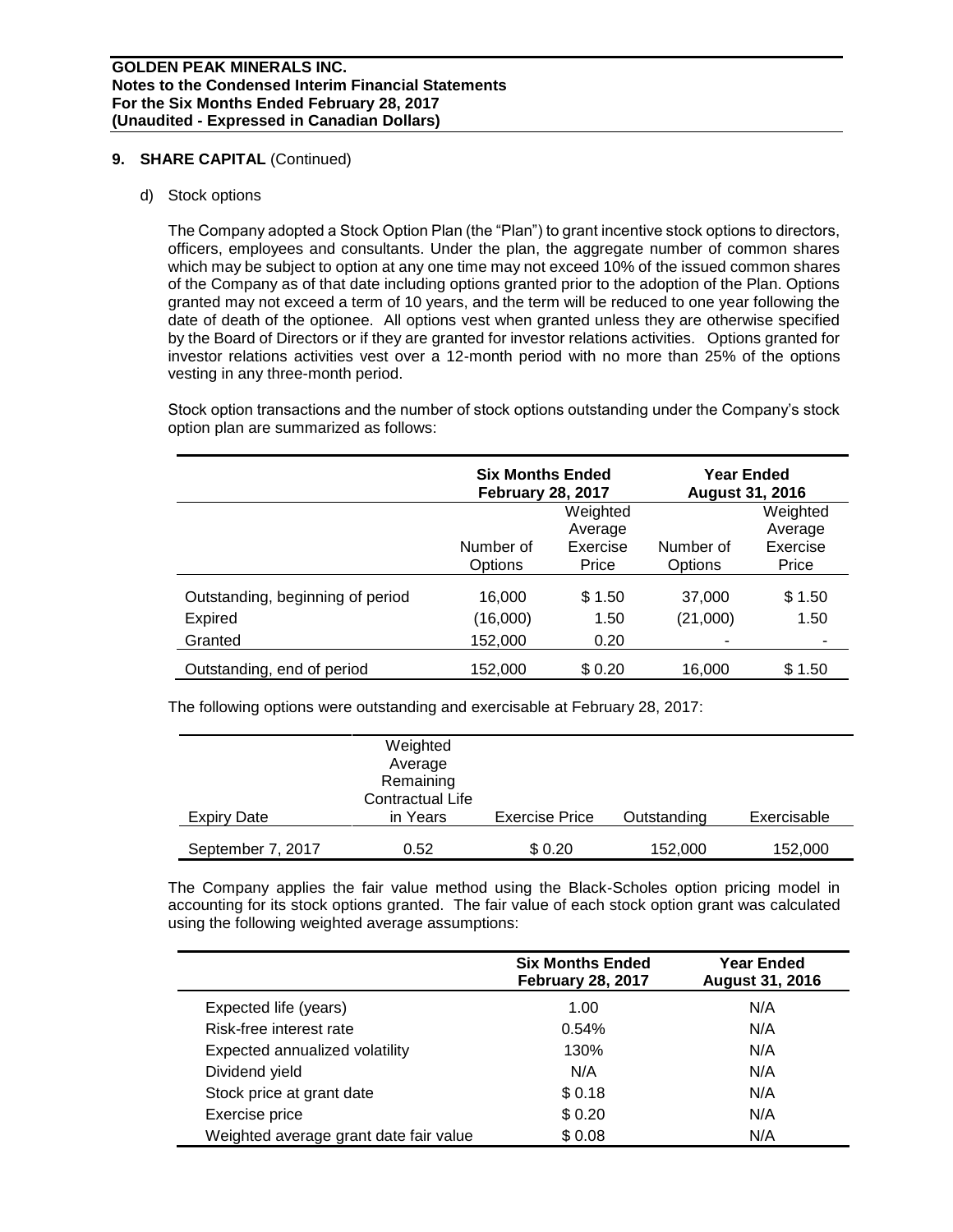d) Stock options (continued)

Option pricing models require the input of highly subjective assumptions regarding volatility. The Company has used historical volatility to estimate the volatility of the share price.

### **10. FINANCIAL INSTRUMENTS**

The Company's financial instruments include cash and accounts payable. Cash is classified as FVTPL. Accounts payable is classified as other financial liabilities. The carrying value of these instruments approximates their fair values due to the relatively short periods to maturity of these instruments.

The following table sets forth the Company's financial assets measured at fair value by level within the fair value hierarchy as follows:

| <b>February 28, 2017</b> |         | Level 1   | Level 2            |   | Level 3 |   | <b>Total</b> |           |
|--------------------------|---------|-----------|--------------------|---|---------|---|--------------|-----------|
| Cash                     |         | \$893,221 | S                  | ۰ | £.      | ٠ |              | \$893,221 |
| <b>August 31, 2016</b>   | Level 1 |           | Level <sub>2</sub> |   | Level 3 |   | Total        |           |
| Cash                     | S       | 170       | \$                 | ۰ | S.      | ۰ | £.           | 170       |

#### **Financial risk management objectives and policies**

The risks associated with these financial instruments and the policies on how to mitigate these risks are set out below. Management manages and monitors these exposures to ensure appropriate measures are implemented on a timely and effective manner.

a) Credit risk

Credit risk is the risk of an unexpected loss if a customer or third party to a financial instrument fails to meet its contractual obligations. Financial instruments that potentially subject the Company to concentrations of credit risks consist principally of cash. To minimize the credit risk on cash, the Company places the instrument with a major Canadian financial institution.

b) Liquidity risk

The Company manages liquidity risk by maintaining a balance between continuity of funding and flexibility through the use of borrowings. Management closely monitors the liquidity position and expects to have adequate sources of funding to finance the Company's projects and operations. As at February 28, 2017, the Company had cash of \$893,221 (August 31, 2016 - \$170) to settle accounts payable and accrued liabilities of \$224,540 (August 31, 2016 - \$279,002) which fall due for payment within twelve months of the statement of financial position date. All of the liabilities presented as accounts payable are due within 30 days of the reporting date.